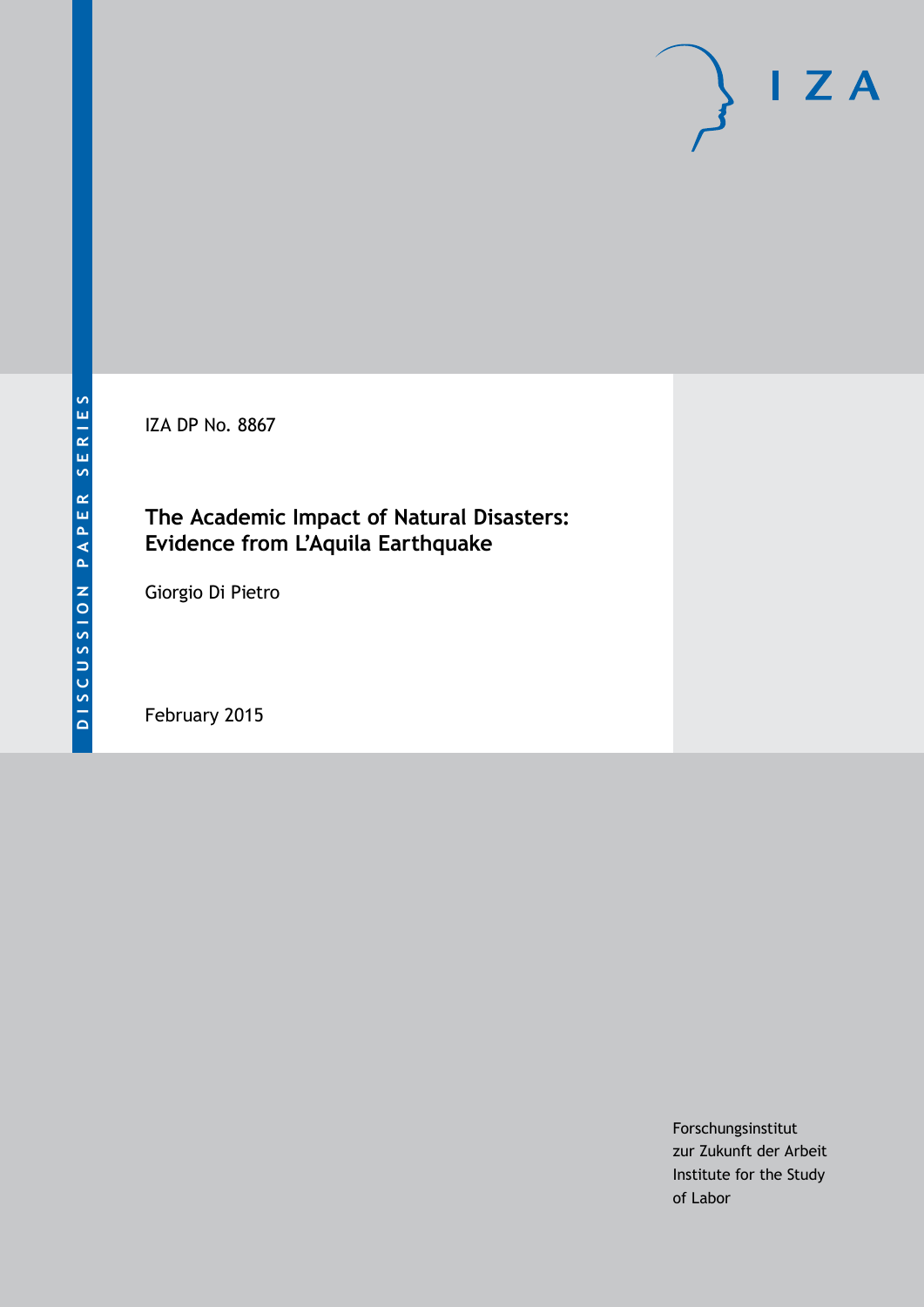# **The Academic Impact of Natural Disasters: Evidence from L'Aquila Earthquake**

**Giorgio Di Pietro**

*Westminster Business School and IZA*

Discussion Paper No. 8867 February 2015

IZA

P.O. Box 7240 53072 Bonn **Germany** 

Phone: +49-228-3894-0 Fax: +49-228-3894-180 E-mail: [iza@iza.org](mailto:iza@iza.org)

Any opinions expressed here are those of the author(s) and not those of IZA. Research published in this series may include views on policy, but the institute itself takes no institutional policy positions. The IZA research network is committed to the IZA Guiding Principles of Research Integrity.

The Institute for the Study of Labor (IZA) in Bonn is a local and virtual international research center and a place of communication between science, politics and business. IZA is an independent nonprofit organization supported by Deutsche Post Foundation. The center is associated with the University of Bonn and offers a stimulating research environment through its international network, workshops and conferences, data service, project support, research visits and doctoral program. IZA engages in (i) original and internationally competitive research in all fields of labor economics, (ii) development of policy concepts, and (iii) dissemination of research results and concepts to the interested public.

IZA Discussion Papers often represent preliminary work and are circulated to encourage discussion. Citation of such a paper should account for its provisional character. A revised version may be available directly from the author.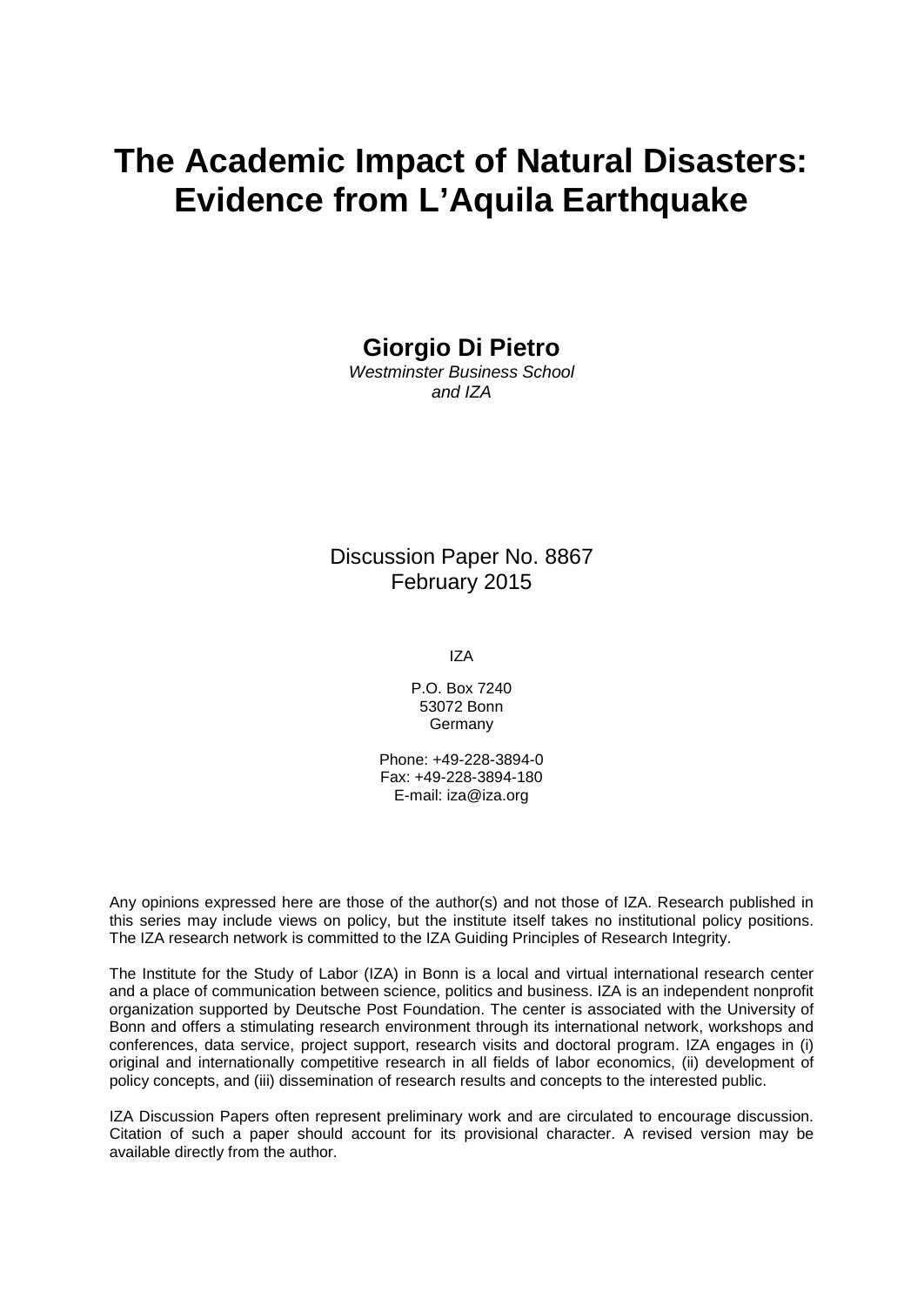IZA Discussion Paper No. 8867 February 2015

# **ABSTRACT**

# **The Academic Impact of Natural Disasters: Evidence from L'Aquila Earthquake**

This paper examines the effect of the L'Aquila earthquake on the academic performance of the students of the local university. Following this traumatic event, not only are students likely to have developed an acute stress disorder, but they have also experienced a significant disruption in their learning environment because of the closure of several university buildings and the relocation to temporary premises. We compare changes in educational outcomes among students of the University of L'Aquila before and after the earthquake with changes in educational outcomes during the same time period among students enrolled at other Central Italian universities. The empirical results suggest that while this natural disaster has reduced students' probability of graduating on time by 6.6 percentage points, it has had no statistically significant effect on university drop-out in the very short-term. Additionally, the on-time graduation result masks differential gender effects.

JEL Classification: Q54, I23

Keywords: L'Aquila earthquake, academic performance, difference-in-differences

Corresponding author:

Giorgio Di Pietro University of Westminster Westminster Business School Department of Economics and Quantitative Methods 35 Marylebone Road NW1 5LS London United Kingdom E-mail: [G.D.I.Pietro@westminster.ac.uk](mailto:G.D.I.Pietro@westminster.ac.uk)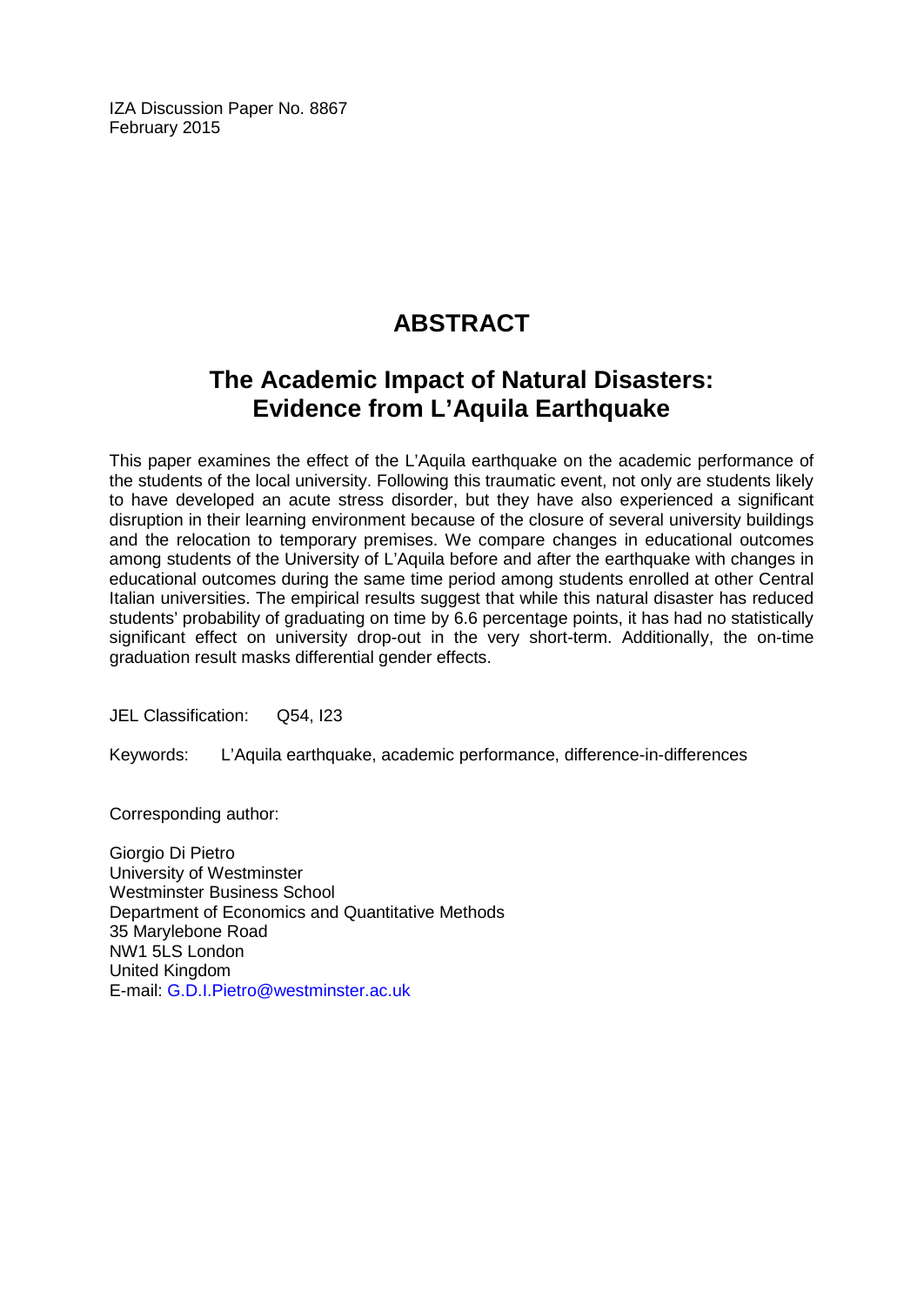#### **1. Introduction**

During the night of  $6<sup>th</sup>$  April 2009 the city of L'Aquila was struck by a violent earthquake that killed 309 individuals and injured about 1,600 people. Thousands of houses and buildings were seriously damaged or destroyed. About 90 percent of the residents of L'Aquila were displaced from their homes following this natural disaster. The mediaeval centre of L'Aquila, which hosts the local University, was especially hit hard. This event was one of the most expensive natural disasters in Italy's history with an estimated total economic impact of about 540 million euro (Commissariato delegato per la ricostruzione in Abruzzo, 2011). Many accounts of the event and its aftermath also received worldwide media coverage thanks to the fact that the  $35<sup>th</sup>$  G8 international summit was held in L'Aquila in July 2009.

This paper examines the impact that the earthquake had on the academic performance of the students of University of L'Aquila. Such an event had significant disruptions to their daily life. Housing was an immediate concern. A large number of them had to relocate to cities and villages miles away from L'Aquila. Many students moved to Avezzano, which is situated about 31 miles from L'Aquila. Additionally, about 70 percent of the infrastructure of the University of L'Aquila (including university buildings, libraries and student canteens) was closed following the earthquake (Maggiolo, 2010). Though several temporary locations were found to enable students to continue their academic studies, the quality of educational programs inevitably suffered as a result of the earthquake. There was also a transportation problem as students had to travel to the new university locations. Despite efforts to return to the pre-earthquake situation, the pattern of disruption at the university continued for several years after the natural disaster. For instance, students of the Faculty of Engineering were able to return to their original university campus only in October 2013.

Perhaps more importantly, many students of the University of L'Aquila are likely to have experienced psychological problems in the aftermath of this natural catastrophe. There are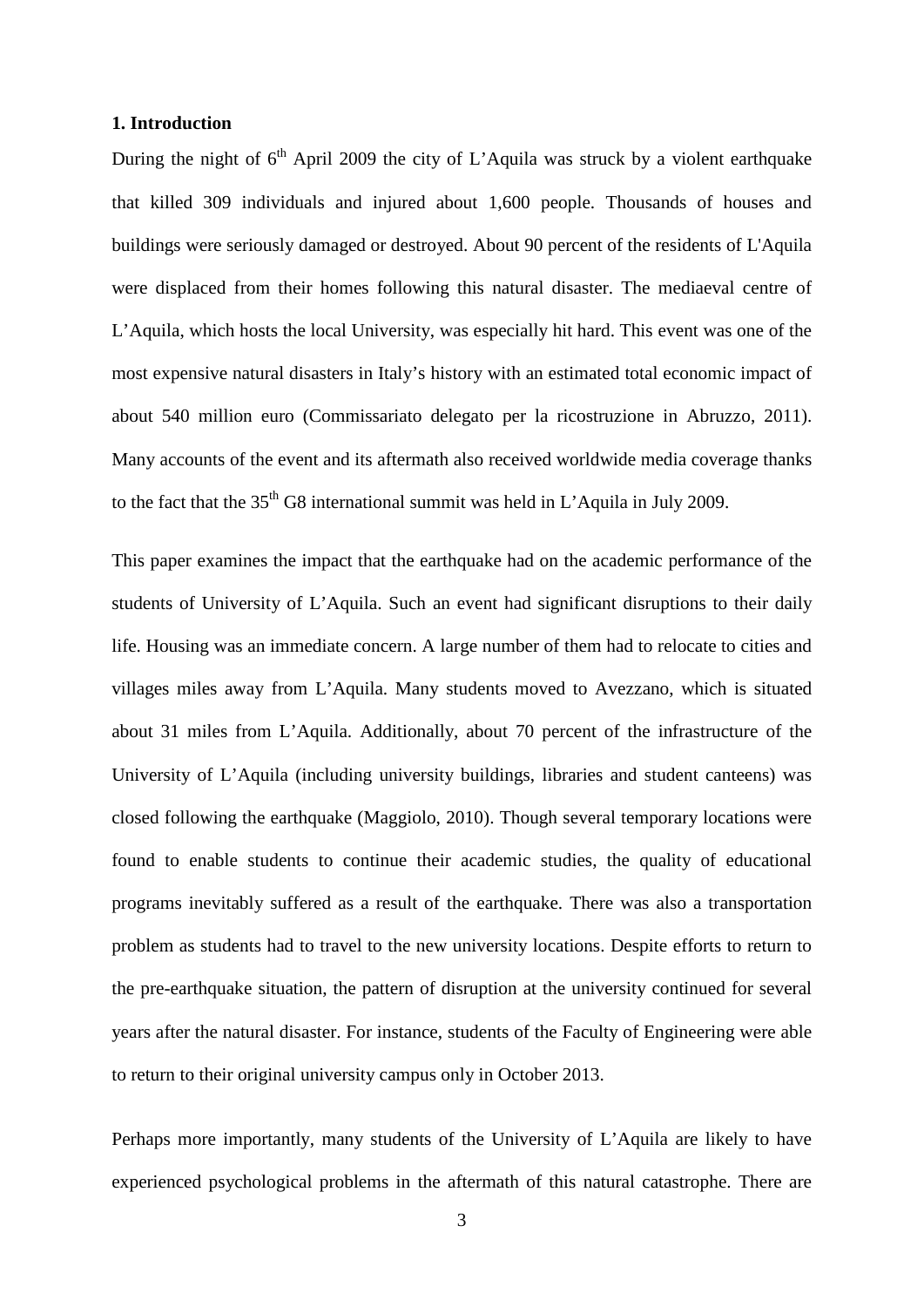many papers indicating the presence of post-traumatic stress disorder (PTSD) in survivors of natural disasters (see, for instance, Rowe and Liddle, 2008; Miller, 2005)<sup>1</sup>. PTSD symptoms include poor concentration, depression, anxiety and insomnia. In addition to PTSD, exposure to natural disasters may increase the risk of developing health issues such as cardiorespiratory and musculoskeletal problems (see, for instance, Keskinen-Rosenqvist et al., 2011). Studies on the effects of the L'Aquila earthquake are consistent with the above findings. For instance, a recent paper (Di Castelnuovo et al., 2013) compares the health status of residents of L'Aquila with the health status of people living in another region of Central Italy (i.e. Molise) in the 6 months following the earthquake. It is found that the proportion of people suffering from metabolic syndrome<sup>[2](#page-4-0)</sup> (MS) is significantly higher among the former relative to the latter. Another study (Tempesta et al., 2013) looks at differences in sleep quality among L'Aquila citizens before and after the earthquake. The results indicate that exposure to the natural disaster resulted in a significant deterioration of sleep quality and increased incidence of disruptive nocturnal behaviours (DNB). Furthermore, it is possible that the earthquake had a profound emotional impact especially on the University of L'Aquila's student community. Ten of the victims of the earthquake were students who, during the night of the earthquake, were at a dormitory located in the historical centre of L'Aquila.

While conventional wisdom suggests that a disruption in the learning environment caused by natural disasters negatively affects students' academic achievement, several papers (see, for instance, Smilde-van den Doel, et al., 2006) indicate that the direction and the magnitude of this effect are complex to evaluate as they depend on various factors. In particular, interventions in favour of the affected students in the aftermath of natural catastrophes can play an important role in this context. Students may not experience a performance decline or

<sup>&</sup>lt;sup>1</sup> Some papers (e.g. Carter et al., 2014) find evidence of these problems among university students.

<span id="page-4-1"></span><span id="page-4-0"></span><sup>&</sup>lt;sup>2</sup> Metabolic syndrome is a cluster of conditions — increased blood pressure, high blood sugar level, excess body fat around the waist and abnormal cholesterol levels — that occur together, increasing a person's risk of heart disease, stroke and diabetes.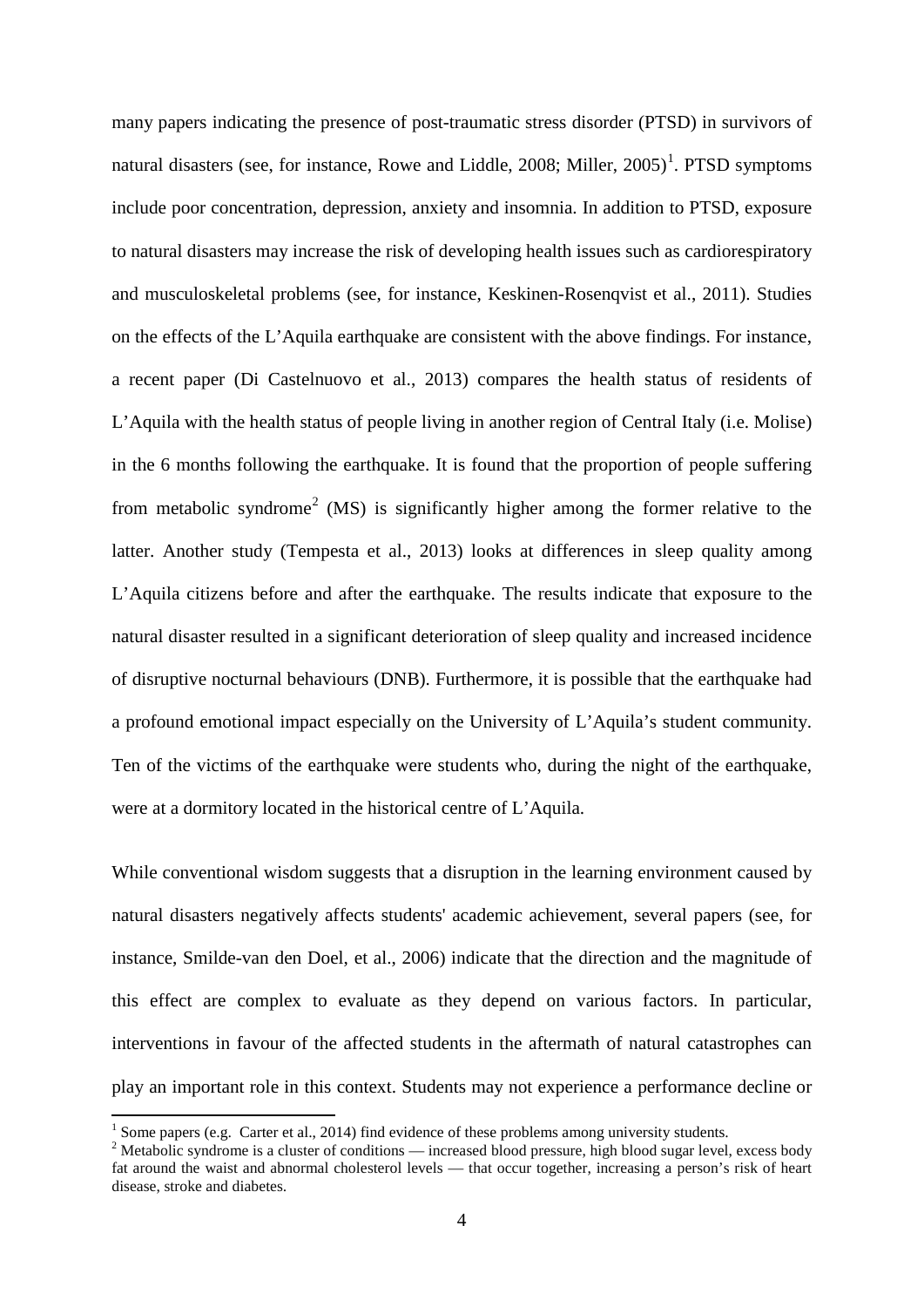may experience a lesser decline if measures are taken to help them deal with post-natural disaster issues.

Several such measures were taken shortly after the L'Aquila earthquake in an attempt to mitigate some of the negative effects that this event had on students. Students were given a fee exemption for three academic years<sup>[3](#page-4-1)</sup>. They were also entitled to receive discounts on study-related equipment like textbooks and computers. Additionally, to help students address transportation issues caused by relocation, they benefited from free public transport. Finally, more scholarships were awarded to students thanks to the donations of several national and international institutions.

We focus our attention on the impact of the L'Aquila earthquake on university drop-out and on-time graduation (i.e. within 3 years after initial enrolment). These are very important educational attainment measures in Italy where a large proportion of university students abandon their studies before graduation (Schnepf, 2014) and many of those who manage to complete a degree do not do this within the prescribed time (Aina et al., 2011).

Our empirical strategy is to examine the differences in drop-out and on-time graduation between students enrolled at the University of L'Aquila (the treated group) and those enrolled at other universities located in central Italy (the control group)<sup>[4](#page-5-0)</sup>, and then look at how these differences changed in the post-earthquake period relative to the pre-earthquake period. This comparison, which generates a difference-in-differences (DiD), allows us to control for timevarying unobservables affecting drop-out and on-time graduation across students at both the University of L'Aquila and other central Italian universities. This strategy hinges on the assumption that in the absence of the earthquake the difference in our educational outcomes

 $3$  The fee exemption was successively extended for three more academic years.

<span id="page-5-1"></span><span id="page-5-0"></span><sup>&</sup>lt;sup>4</sup> Students enrolled at universities located in the regions of Molise, Marche and Abruzzi (apart from L'Aquila) comprise the control group. The dataset used does not include the specific name of the university, but does provide information about the province where the university is located.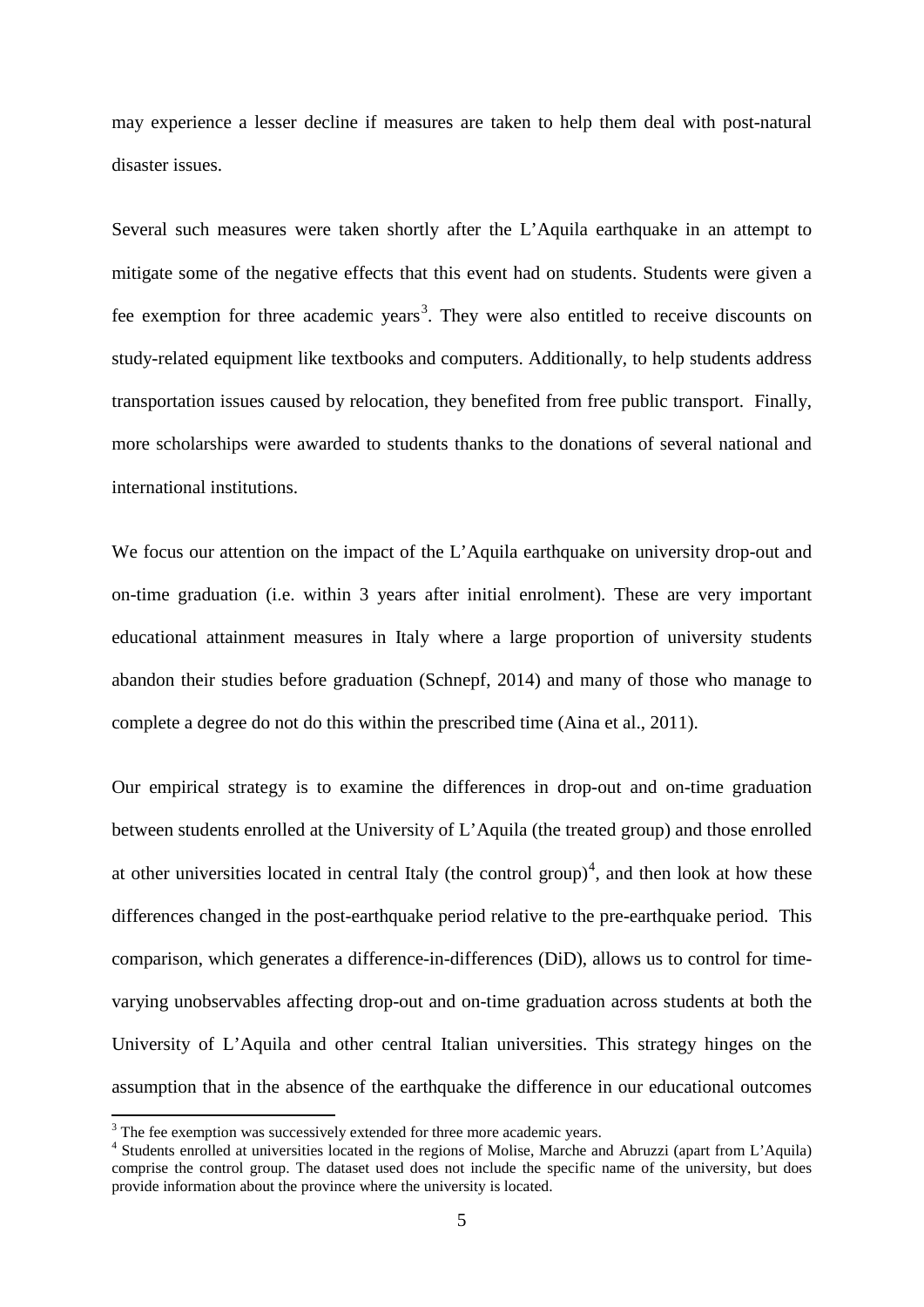between students of the University of L'Aquila and those enrolled at other central Italian universities would have been the same as the one in the pre-earthquake period.

Students of other universities located in central Italy constitute a credible control group for three reasons. First, as reported in Section 4, these students are similar to those of the University of L'Aquila in most observable characteristics. Second, as shown in Section 5, in the pre-earthquake period, conditional on controls, the trend in on-time graduation across students at the University of L'Aquila is similar to that across students at other central Italian universities. Third, geographical proximity implies that treated and control students are embedded in the same socio-cultural-economic environment. For example, the cost of living of these students is similar and they also tend to share similar cultural traits.

The remainder of the paper is as follows. Section 2 reviews the findings of those studies investigating the effects of natural disasters on the academic performance of university students. Section 3 outlines the empirical strategy, while Section 4 describes the data. Section 5 presents and discusses the results of the empirical analysis. Section 6 concludes.

#### **2. Literature review**

A relatively large number of studies investigate the impact of natural disasters on students' progression and attainment. However, only a few of them examine the impact that these events had on the academic performance of university students. Two papers study how earthquakes have affected the achievement of students at Canterbury University, New Zealand. The first one is by Helton et al. (2011) and looks at the effect of an earthquake that occurred in 2010. It finds that this natural disaster had a negative effect on cognition. However, one needs to be cautious about the conclusion of this study as it is based on a small sample (i.e. 18 students), participants are self-selected and no control group was used. Some of these problems are addressed in the second paper (Wilkinson et al., 2013) that compares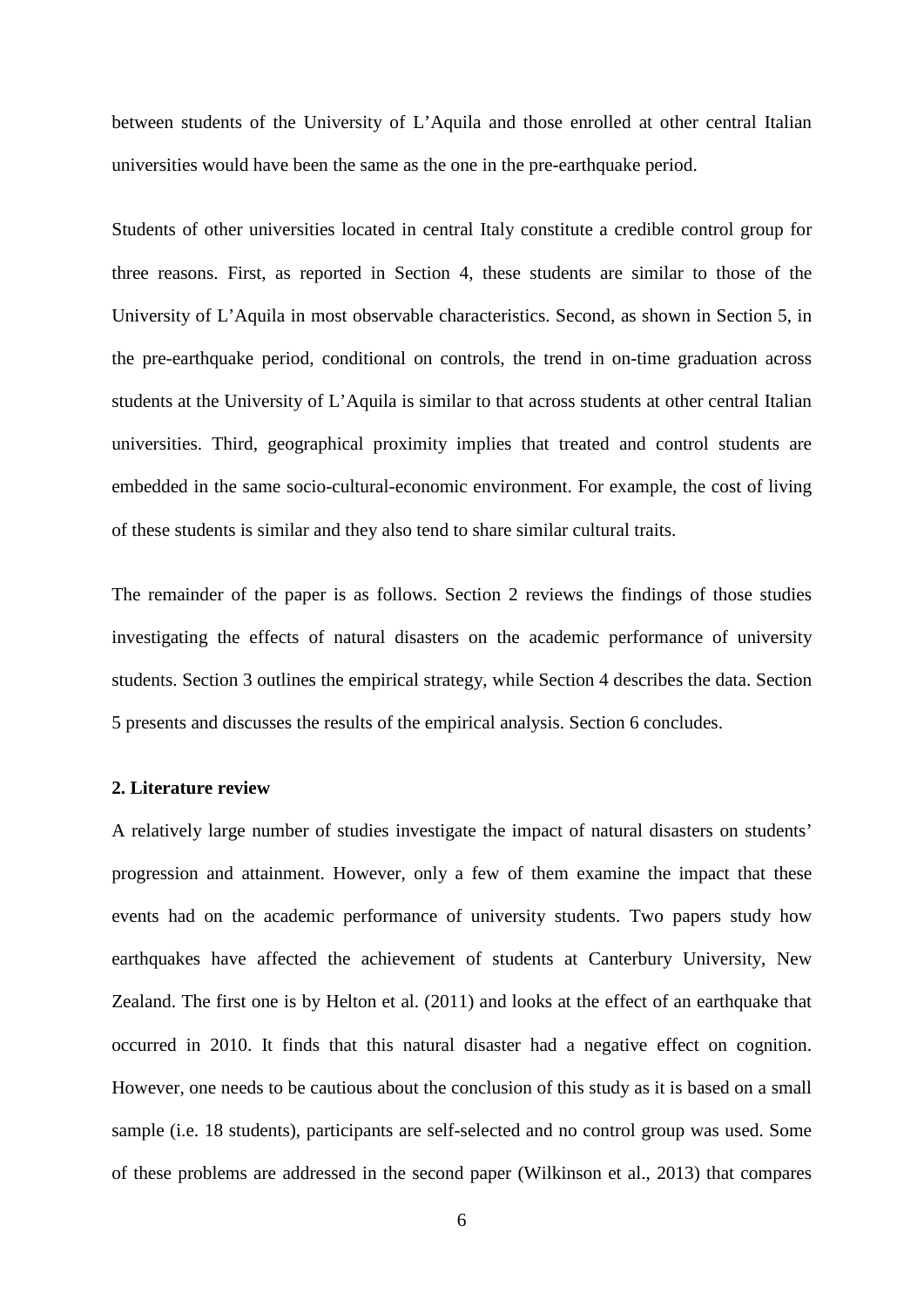the disruptions caused by the 2010 earthquake with those related to an earthquake that took place in 2011. Focusing on medical students, the authors find that the former had a greater impact on assessment performance relative to the latter. An explanation for this result is that, while the 2011 earthquake happened at the beginning of the academic year therefore giving students and the institution time to develop adaptive or coping strategies before exams, this did not occur with the 2010 earthquake, which took place at the end of the academic year.

Krane et al. (2007) analyse the disruptions caused by Hurricane Katrina to Tulane University School of Medicine and Louisiana State University School of Medicine at New Orleans. Following this event, these Schools were relocated to temporary locations and training for students was re-established one month later. Hurricane Katrina seems to have had no effect on student performance. Mean final course average, standardized National Board of Medical Examiners course examination scores and scores for US Medical Licensing Examination Steps 1 and 2 were all unchanged. This result, however, contrasts with that of Watson et al. (2011,) who investigate the effect of Hurricane Ilke on students of the University of Texas Medical Branch (UTMB). Using a representative sample of the UTMB student population, the authors find that about half of the respondents reported that this natural disaster had negatively affected their academic performance. A significant proportion (24%) of the students interviewed considered that the size of the negative effect was 'substantial'.

In sum, the findings of these studies indicate that, though natural disasters have the potential to exert a considerable negative effect on student academic achievement, this does not always happen. Some institutions are able to handle the disruptions of the disaster relatively well, thereby mitigating or even completely offsetting the negative consequences on students' performance.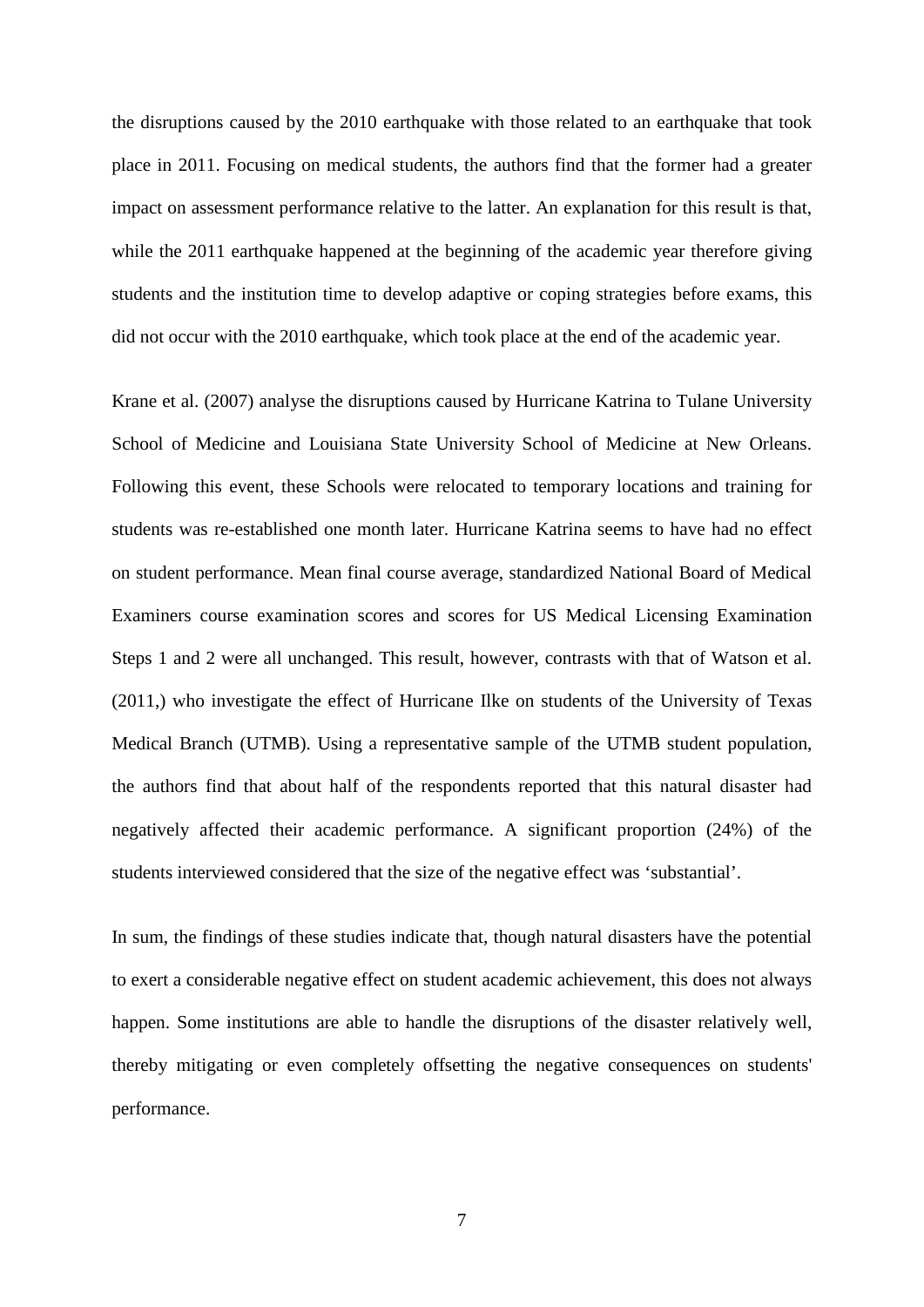#### **3. Empirical strategy**

We pool data from 3 cohorts of students who enrolled at universities located in central Italy in 2001, 2004 and 2007. Data allow us to follow these students during their first 3/4 years of study. In order to evaluate the effect of the L'Aquila earthquake on drop-out and on-time graduation, we use a DiD strategy. The first difference contrasts students of the University of L'Aquila and students enrolled at other universities of central Italy, assuming therefore that the latter were unaffected by the earthquake. The second difference concerns the timing of the earthquake. In our data, while students of the University of L'Aquila who started their studies in 2007 were hit by this natural disaster, those who enrolled at the same institution in 2001 and 2004 were not exposed to the earthquake. The difference in these differences can be interpreted as the causal effect of the earthquake, under the assumption that in the absence of the earthquake, the change in our outcome measures would have not been systematically different across students at the University of L'Aquila and those at other universities in central Italy.

The following model is estimated:

$$
Y_{ijt} = \beta_0 + \beta_1 X_{ijt} + \beta_2 A \text{quila}_j + \beta_3 \text{Earthquake}_t + \beta_4 A \text{quila}_j * \text{Earthquake}_t + \varepsilon_{ijt} \quad (1)
$$

where  $Y_{ijt}$  is a dichotomous variable that is equal to 1 if student i enrolled at university j in year t drops out /graduates on time, and 0 otherwise. *X* is a vector of individual and family characteristics that are thought to influence these outcomes. *Aquila* is a dummy variable that takes the value 1 if the student was enrolled at the University of L'Aquila, and 0 otherwise. *Earthquake* is a dummy taking the value 1 if the student started university in 2007, and 0 otherwise;  $\varepsilon$  is the error term.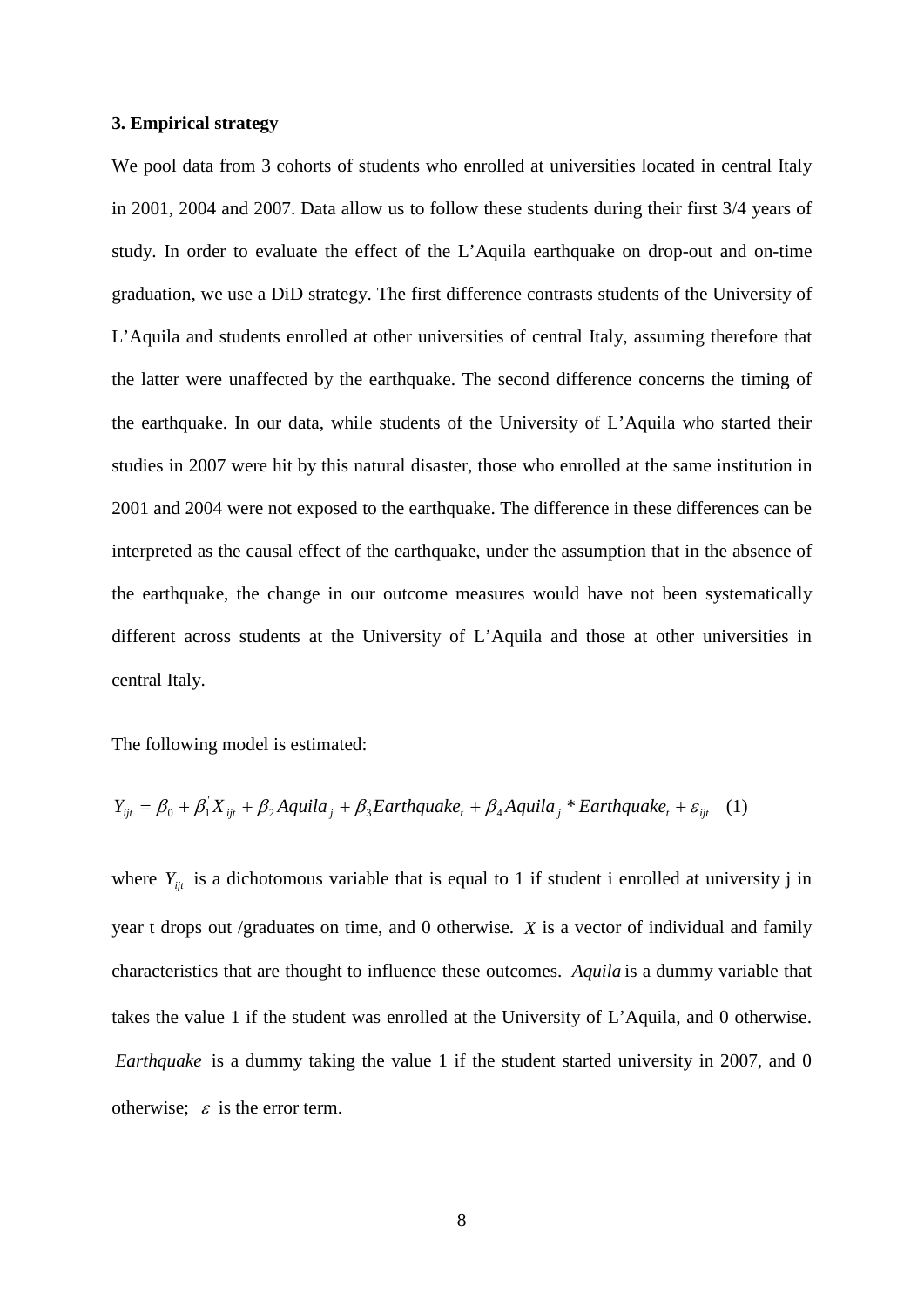The coefficients of this DiD framework have the following interpretation.  $\beta_2$  captures the average permanent differences in the outcomes between students enrolled at the University of L'Aquila and those enrolled at other central Italian universities  $\beta_3$  accounts for pre and post-earthquake differences that are common to both the treated and control groups. Our parameter of interest is  $\beta_4$ . It tests whether the difference in average outcomes between students enrolled at the University of L'Aquila and those enrolled at other central Italian universities in the post-earthquake period is different from the same difference in the preearthquake period. The key identifying assumption is that  $\beta_4$  would be zero in the absence of the L'Aquila earthquake.  $\beta_4$  identifies the true impact of the earthquake assuming that, conditional on *X* , trends student in drop-out and on-time graduation between the University of L'Aquila and other central Italian universities would be identical if the earthquake had no occurred.

Although the dependent variable of Equation (1) is dichotomous, this equation can be estimated by ordinary least squares (OLS) as this allows us to estimate the parameter of interest directly<sup>[5](#page-5-1)</sup>. As pointed out by Angrist (2001), the problem of causal inference does not significantly differ between limited dependent variables and continuous outcomes. This means that if there are no covariates or the covariates are sparse and discrete, then linear models can be used to estimate models with limited dependent variables as well as models with other types of dependent variables.

#### **4. Data**

Data come from three waves (i.e. 2004, 2007 and 2011) of a national cross-sectional survey (*Percorsi di studio e di lavoro dei diplomati*) conducted by the Italian National Statistical

<span id="page-9-0"></span> $<sup>5</sup>$  As shown by Ai and Norton (2003), the interpretation of the marginal effect of an interaction term in nonlinear</sup> models can be problematic and in some cases it can lead to a misleading conclusion.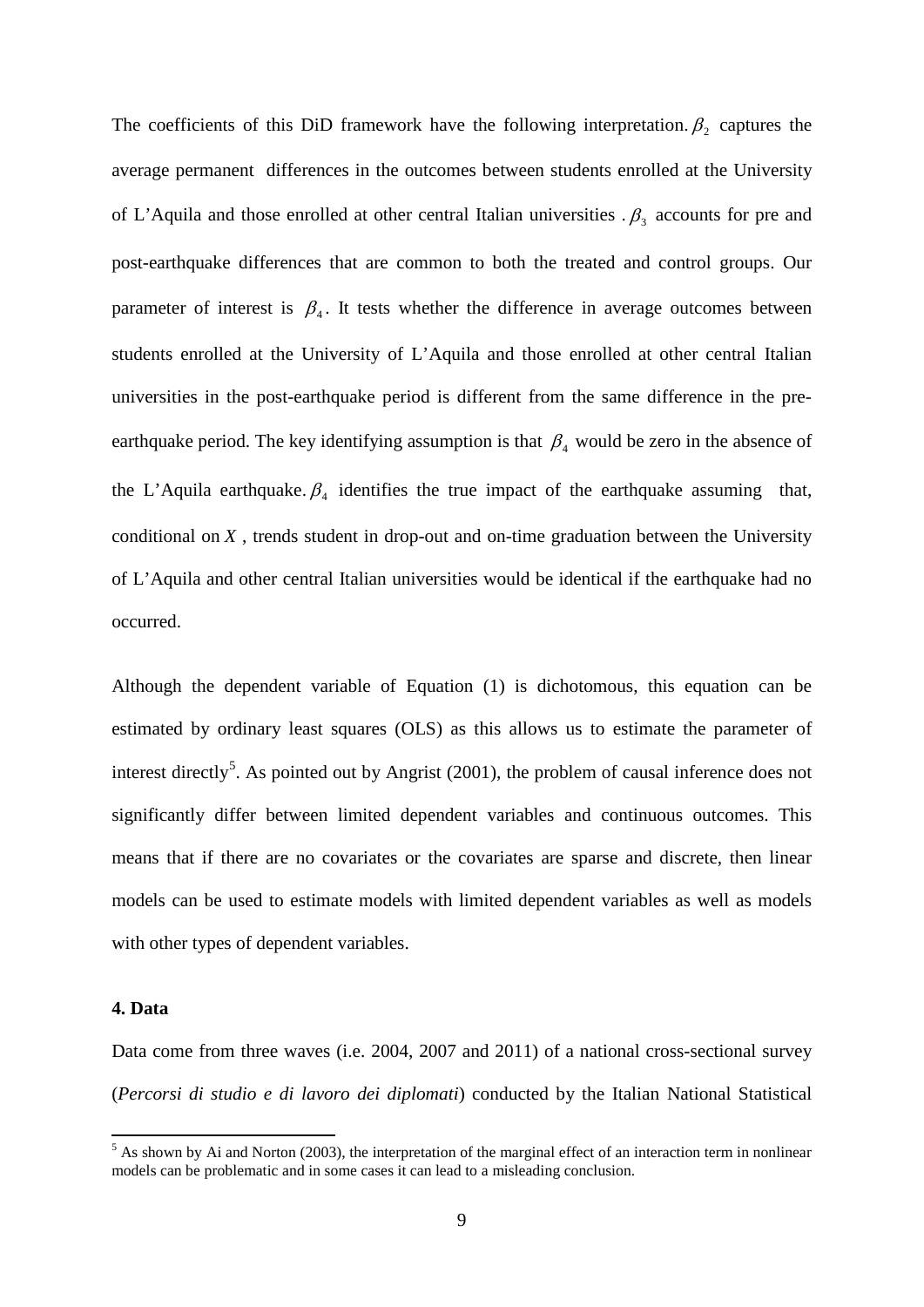Institute (ISTAT). Each wave consists of a nationally representative sample of high school leavers who were surveyed 3/4 years after successfully completing their studies. As one of the possible destinations of recent high school leavers is university enrolment<sup>[6](#page-9-0)</sup>, these data enable us to identify three cohorts of students who began university in 2001 (from the 2004 wave), 2004 (from the 2007 wave) and 2007 (from the 2011 wave). As the earthquake occurred in April 2009, while the 2001 and 2004 cohorts were not exposed to this natural disaster, those students of the University of L'Aquila who began their studies in 2007 were affected by it. More precisely, they were hit by the earthquake while they were in their second year of study<sup>[7](#page-10-0)</sup>.

We employ two measures of student outcome in this study. The first is university drop-out. Unfortunately, for this analysis we can only use data from the 2007 and 2011 waves. While the 2004 wave does not provide information on the university attended for those students who have dropped out, such information is reported in later waves. Our second measure is whether or not the student has successfully completed a First-level degree. Following the European framework of the Bologna Process, in 2001 the Italian higher education system embarked on a process of reform that led to the introduction of the so-called '3+2' model. This consists of a First-level degree (*Laurea di primo livello*) that lasts three years, followed by a Secondlevel degree (*Laurea specialistica*) of two years length. For this outcome, data from all three waves can be employed as the 2004 wave does give information on the university attended for those students who completed a First-level degree or were still enrolled at the time of the survey.

<span id="page-10-1"></span><sup>&</sup>lt;sup>6</sup> In Italy, all individuals who have successfully completed five years at any type of upper secondary school gain the automatic right to enrol at university.

<span id="page-10-0"></span> $<sup>7</sup>$  In Italy, the academic year runs between the beginning of October and the end of July the following year.</sup>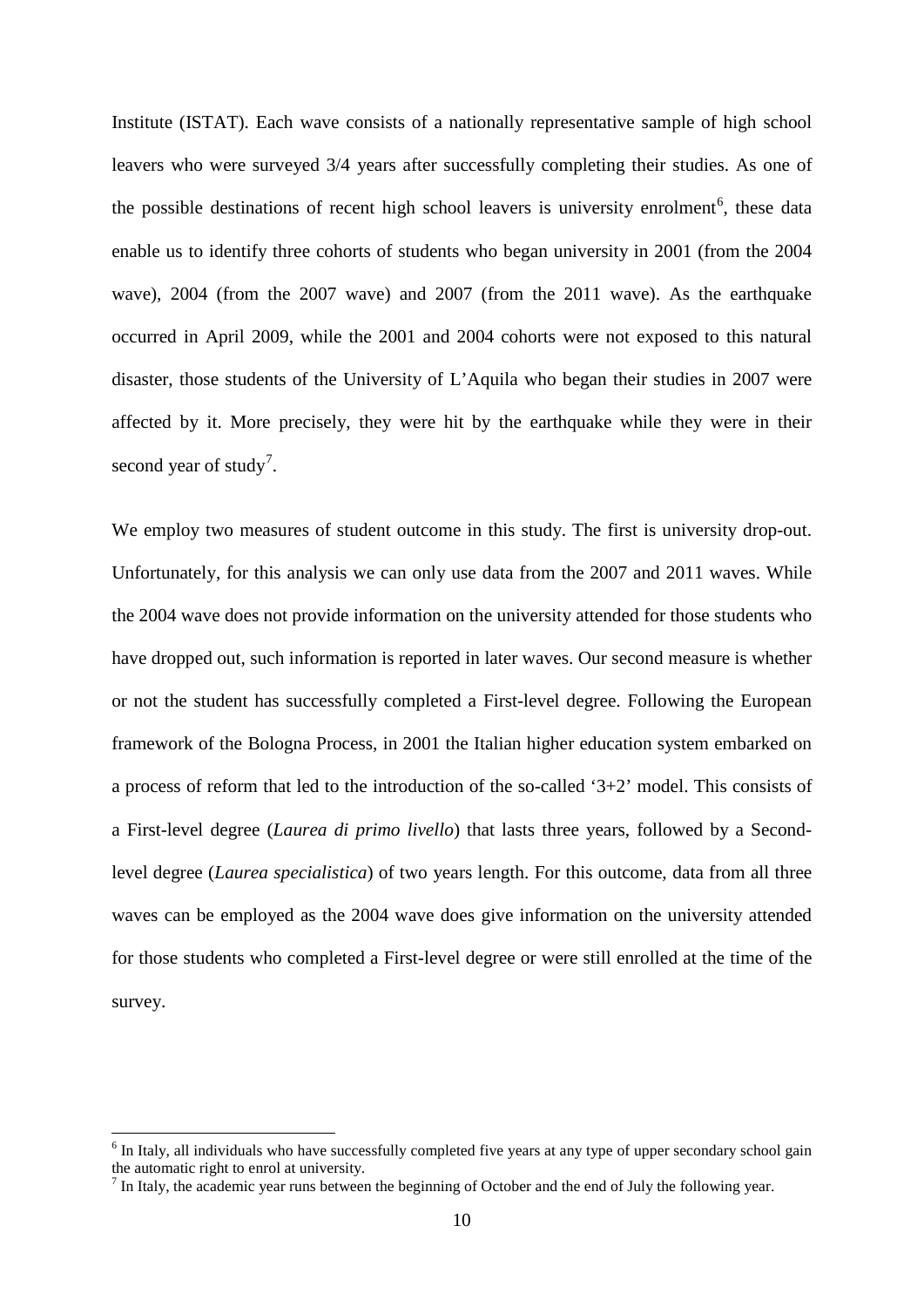One issue with merging data from the three waves of this survey is that, while in the 2004 and 2007 waves high school leavers were surveyed three years after successfully completing their studies, in the 2011 wave students were contacted four years following the end of high school. This poses a problem in creating harmonised outcome measures as university students need to be observed for the same amount of time across cohorts. Such a problem can be easily solved with respect to our second measure of student outcome as the 2011 wave reports information on the year students successfully completed the First-level degree. Therefore, in all three cohorts we can observe whether the student earned a First-level degree within three years following his/her initial enrolment. However, what of the drop-out indicator? Given the purpose of this study, our only viable option is to see whether the student has withdrawn from university at the end of his/her second year of study. While information on third-year drop-out is available in the 2004 cohort, in the 2007 cohort data do not allow us to separate third-year drop-out from fourth-year drop-out. Second-year drop-out captures the immediate effect of the earthquake on drop-out since, as mentioned above, students of the University of L'Aquila were in their second year of study when the natural disaster occurred.

The survey contains information on many individual characteristics that are likely to influence the probability of dropping out of university as well the probability of earning a First-level degree within three years after initial enrolment. We are therefore able to control for gender, age, region of residence<sup>[8](#page-10-1)</sup>, type of upper secondary school (academic versus technical and private versus public), academic ability (proxied by lower and upper secondary school final marks) and parental education. The unemployment rate (among people aged between 20 and 24 and broken down by province) is also included in our specification in an

<span id="page-11-0"></span><sup>&</sup>lt;sup>8</sup> Though we focus our attention only on students enrolled at universities located in three regions, several of these students indicated their residence in many other different Italian regions. Some of the students may have been commuting. Additionally, university attendance is generally not compulsory in Italy.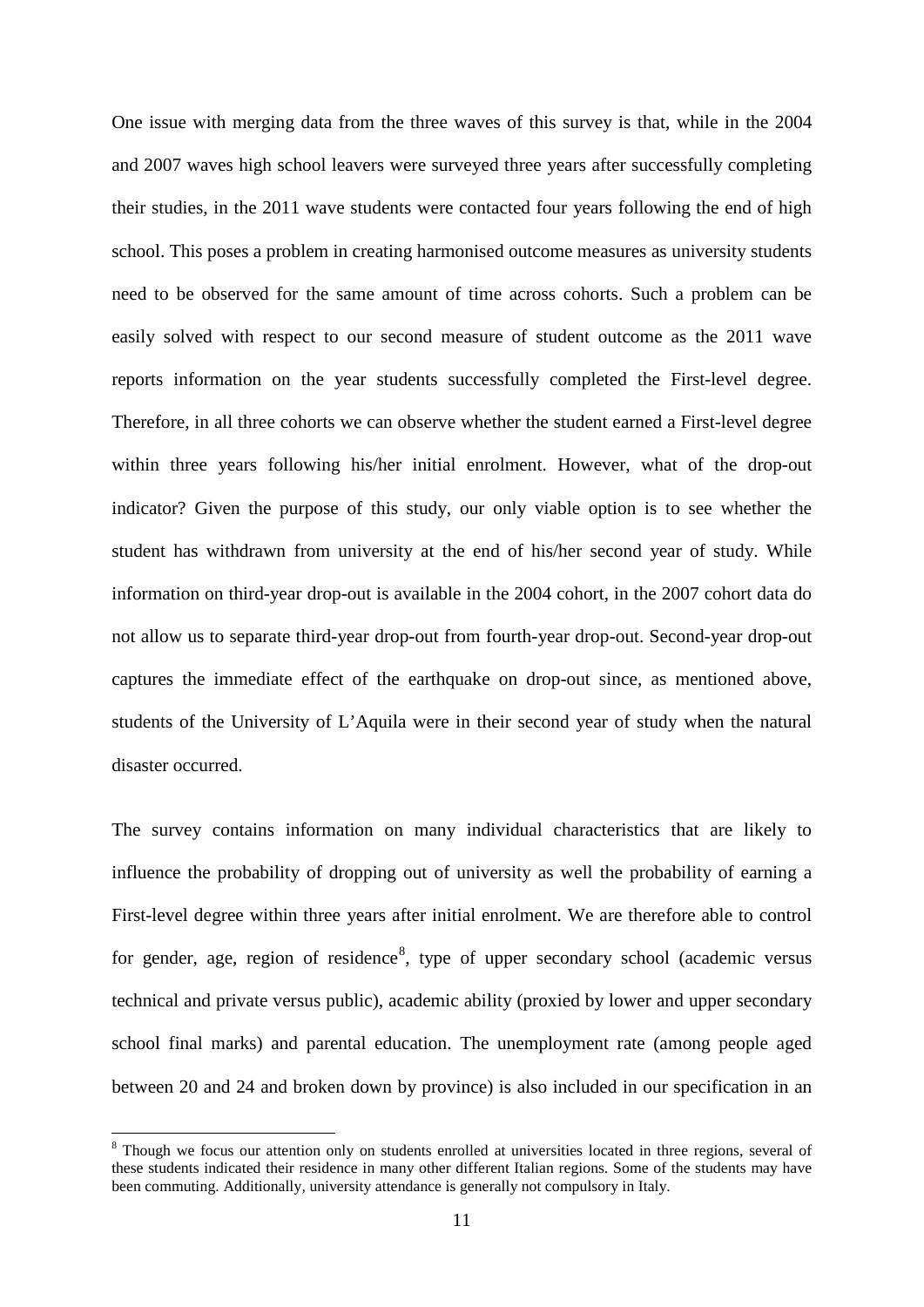attempt to study the impact of local labour market conditions on our student outcome measures.

To construct the final samples, we eliminated those high school leavers who did not enrol at the university within 3/4 years following successful completion of their studies, those high school leavers who enrolled at university but did not do so straight after the conclusion of their studies<sup>[9](#page-11-0)</sup>, those high school leavers who were living abroad at the time of the survey and those high school leavers with missing information of interest. Table 1 reports the summary statistics for our final samples. The sample used to investigate the effect of the L'Aquila earthquake on on-time graduation comprises 2,570 students. Among those students who were still enrolled at university after 3 years, 8.9 percent obtained a First-level degree. On the other hand, our drop-out sample, which only includes students from the 2004 and 2007 cohorts, consists of 2,041 individuals. Conditional on not having dropped out previously, the proportion of university students who abandoned their studies in the second year is 2.4 percent.

#### *Insert Table 1 about here*

Table 2 presents summary statistics for students of the University of L'Aquila and those of other Central Italian universities in the pre-earthquake period. While for the drop-out analysis this period includes only the 2007 cohort, it comprises both the 2004 and 2007 cohorts for the on-time graduation analysis. In the latter, the only relevant statistically significant differences (at 1% and 5%) between the treated and control groups are some dummy variables related to lower and upper secondary school final marks. Looking at the drop-out sample, in the predisaster period the proportion of students from academic upper secondary school (liceo) is

<span id="page-12-0"></span><sup>&</sup>lt;sup>9</sup> Students who went to university one or more years following high school completion are observed for a shorter period of time relative to those who began university immediately after the end of high school. In each wave the large majority of high school leavers (i.e. more than 85%) started university straight after successfully completing their school studies.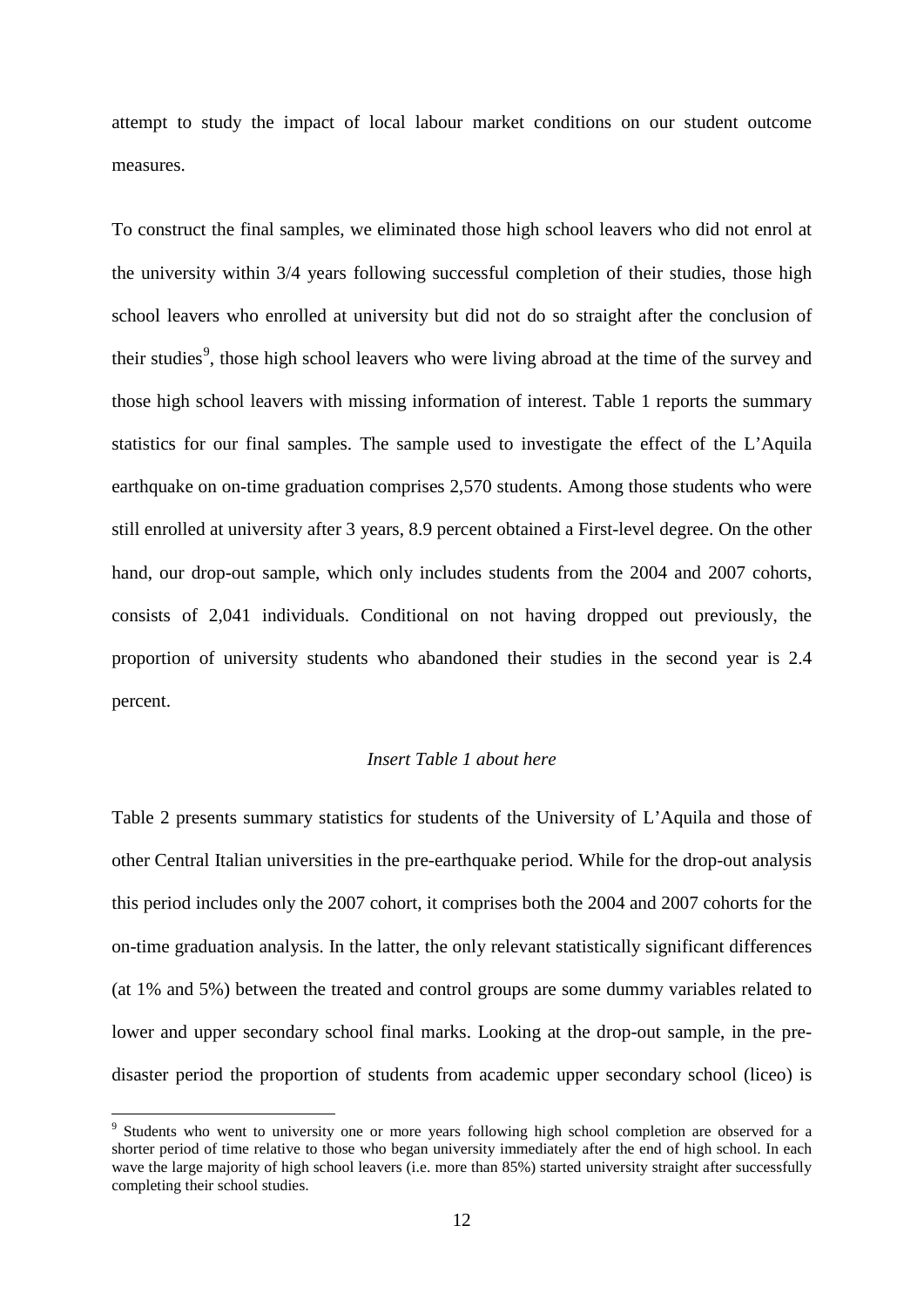found to be larger at the University of L'Aquila relative to other Central Italian universities. The only other relevant statistically significant difference is the proportion of students who achieved "good" as a lower secondary school final grade.

#### *Insert Table 2 about here*

#### **5. Results**

Table 3 presents the DiD estimates from Equation (1), which examines the effect that the L'Aquila earthquake had on our two university performance measures. While the first half of Table 3 reports the on-time graduation results, the second half of Table 3 presents the dropout findings. In both regressions we include all our control variables.

#### *Insert Table 3 about here*

Academic ability is, as expected, an important predictor of the probability of obtaining a First-level degree within 3 years after initial enrolment. Performing very well both at upper and lower secondary school significantly increases the probability of graduating on time. There is also a gender effect, as women are found to be 2.9 percentage points more likely to graduate on time relative to men.

Turning to the primary purpose of this paper, it should be noted that the DiD coefficient has a negative sign and is statistically significant at the 5% level. Our result indicates that the change in the probability of on-time graduation between L'Aquila students and those enrolled at other central Italy universities is about 6.6 percentage points lower in the post-earthquake period relative to the pre-earthquake period.

Moving to the second half of Table 3, our estimates are seen to be broadly in line with those obtained by previous studies (see, for instance, Di Pietro, 2006). Having studied at an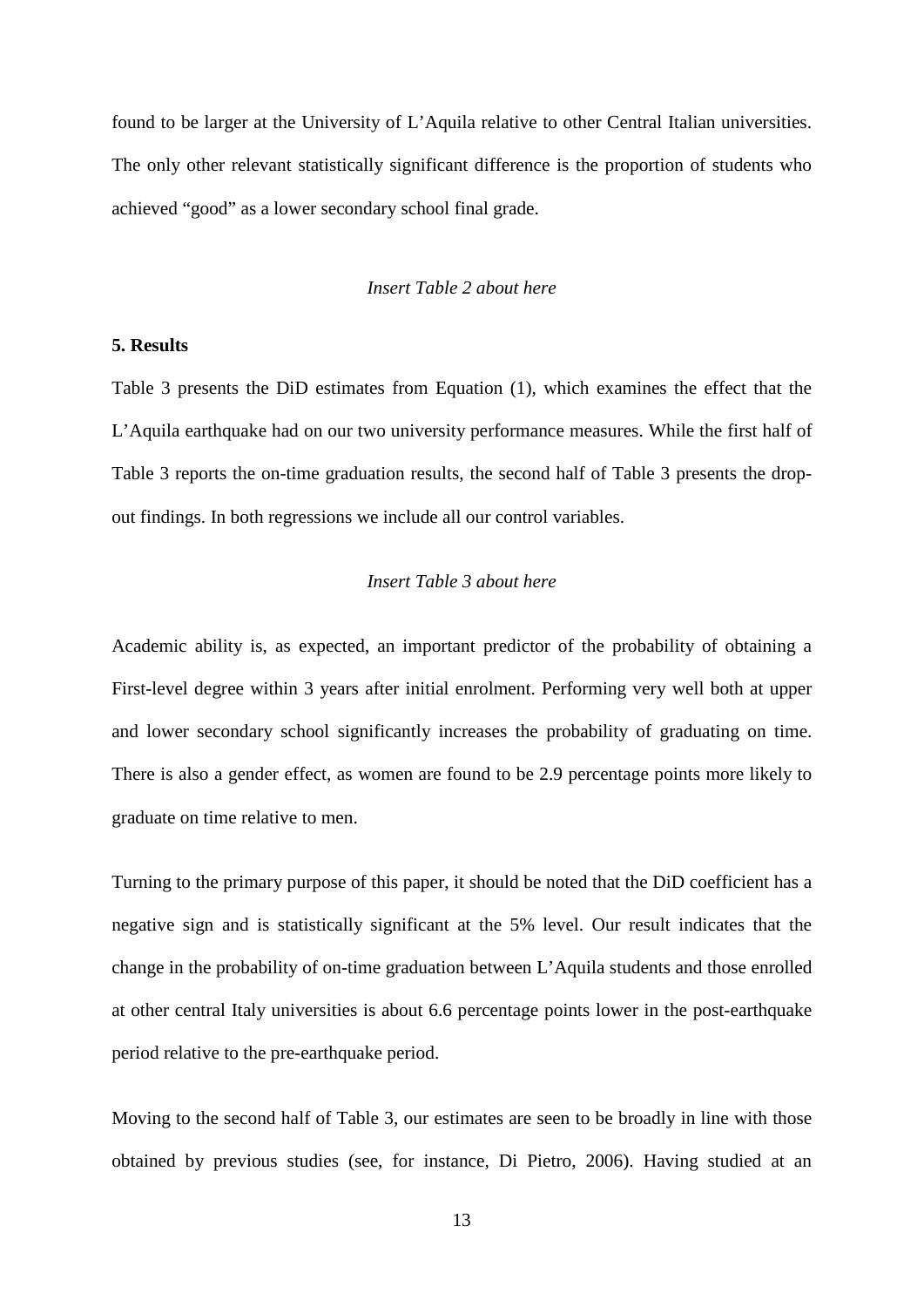academic track upper secondary school (liceo) decreases the likelihood of dropping out of university. The pattern of coefficients on age groups is monotonic, so that drop-out is highest, other things being equal, for students in the highest age category. Unsurprisingly, students with a higher final grade at upper secondary school are found to have a lower propensity to abandon university, *ceteris paribus*.

In the second half of Table 3, the DiD coefficient has a positive sign as expected but is statistically indistinguishable from zero  $(p=0.125)$ . A potential explanation why the earthquake did not have any immediate effect on university drop-out is that, following the natural disaster, all students of the University of L'Aquila received a fee exemption for the next 3 academic years. In light of this, students may have had no interest in formally abandoning their studies in the academic year 2009/2010 even if, after the earthquake, they were reluctant to continue studying at the university. As they did not have to pay any fee, these students may have taken some time before taking the decision to drop out of university. Additionally, even though we include local unemployment rate among the explanatory variables of our model, perceived future unfavourable labour market conditions could have discouraged students of the University of L'Aquila from abandoning their studies. Worsening labour market prospects reduces the opportunity cost of studying thereby increasing the relative attractiveness of university education.

Two different tests are carried out to check the validity of our on-time graduation DiD results. First, we look at the identifying assumption of parallel trend in this outcome in the absence of the earthquake<sup>10</sup>. A similar trend in student on-time graduation across the University of L'Aquila and other universities located in central Italy should be observed prior to the earthquake. If this assumption is violated, then our estimated effect of the earthquake might

 $10$  Unfortunately, the parallel trend assumption cannot be checked for our drop-out analysis as we only have data on one student cohort before the earthquake. For the same reason no placebo test can be performed for the dropout analysis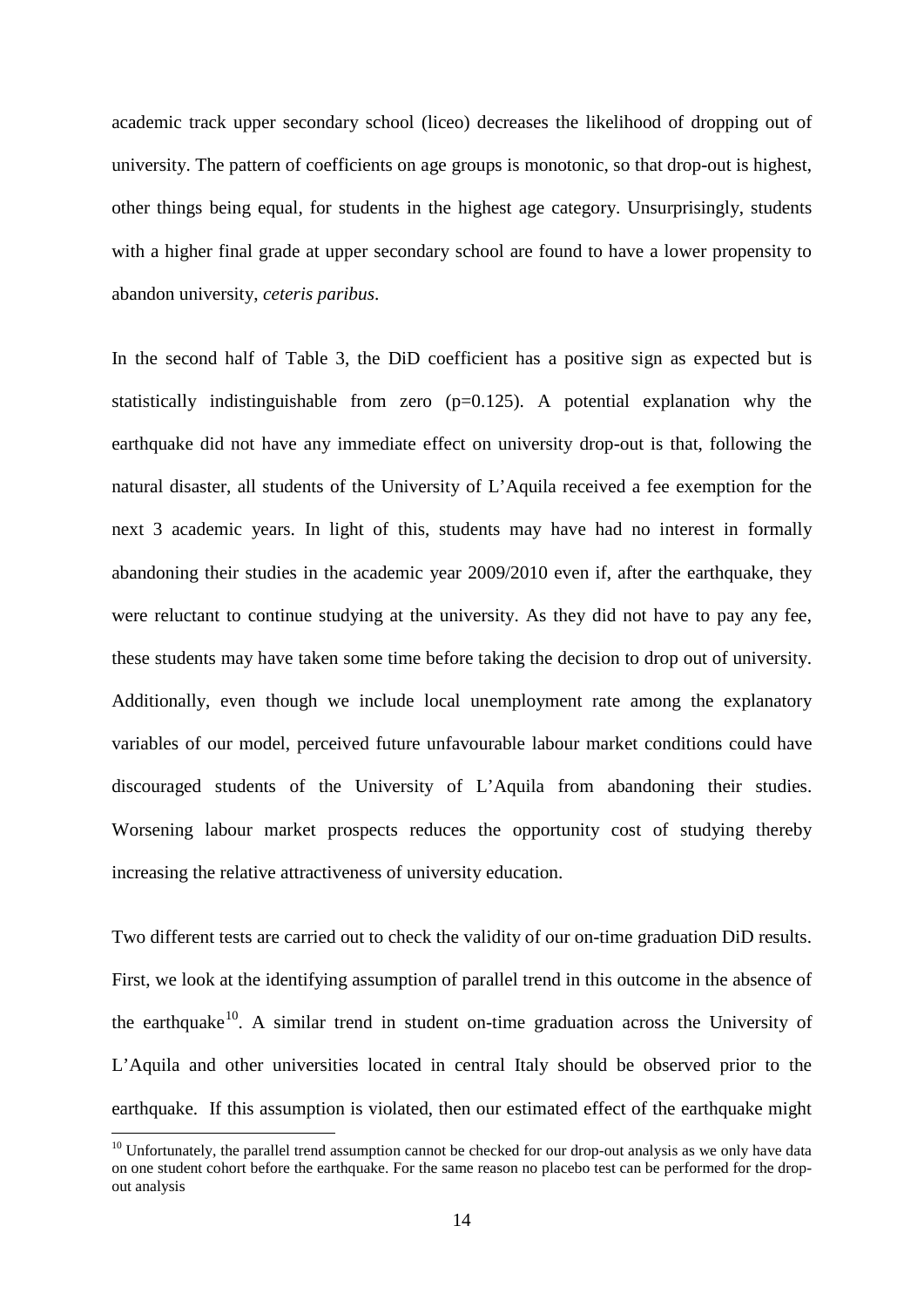be spurious as it could be the result of a diverging trend in on-time graduation that existed even before the occurrence of the natural disaster. To test the parallel trend assumption, Equation (1) is re-estimated using data only for the 2001 and 2004 student cohorts. The results, which are shown in the first half of Table 4, indicate that in the pre-earthquake period the student on-time graduation trend was similar across the treated and untreated universities as the coefficient on the relevant interaction term is statistically insignificant.

#### *Insert Table 4 about here*

Second, we perform a placebo test assuming that the earthquake affected students of the University of L'Aquila who began their studies in 2004 instead of those who enrolled at this institution in 2007. For this falsification exercise, we chose our middle cohort because it corresponds to the mid-point of the pre-earthquake period. Results are quite similar if students of the University of L'Aquila in the 2001 cohort are the ones artificially assumed to have been exposed to the earthquake. The second half of Table 4 reports results from the corresponding DiD model that is based on this mis-coded earthquake dummy. The DiD coefficient is found not to be statistically significant at conventional levels. Such a finding indicates that the estimated effect found in the first half of Table 3 is a genuine causal effect of the earthquake and not a an artefact of the statistical approach.

Next, we examine whether the effect of the L'Aquila earthquake on academic performance varies by gender. Given that several studies (see, for instance, Cairo et al., 2010; Hashmi, et al., 2011; Zhang, et al., 2011) conclude that women are more likely to suffer from PTSD after an earthquake than men, it is possible that the L'Aquila earthquake had a detrimental effect especially on the academic performance of women. To test this hypothesis, we estimate our DiD model separately for men and women. While the first half of Table 5 shows the on-time graduation findings, the second half of Table 5 reports the drop-out estimates. Our estimates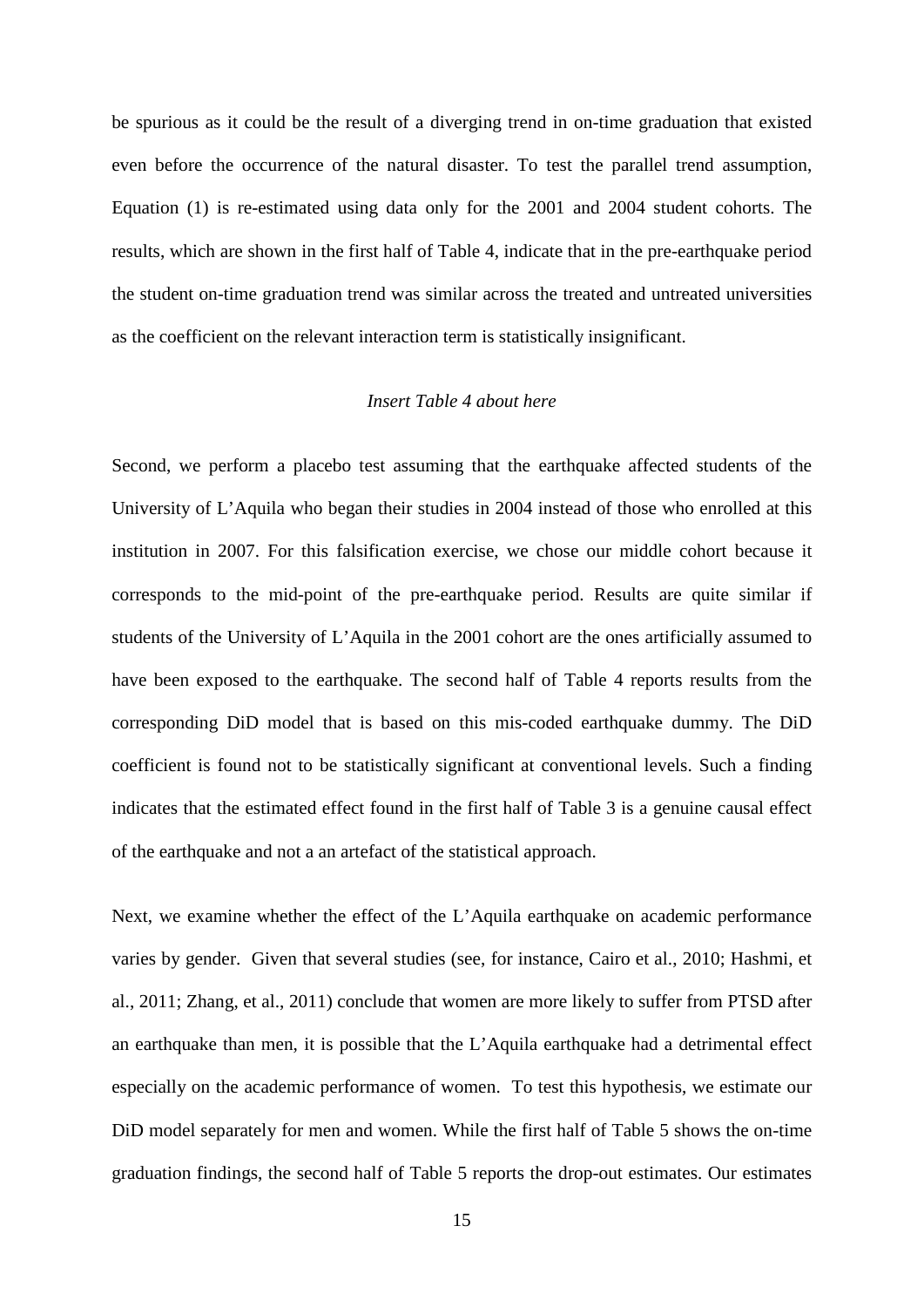show that the effect triggered by the earthquake on the probability of on-time graduation differs across gender. Although, as expected, the estimated DiD coefficient has a negative sign for both sexes, not only is its size larger for women but is also statistically significant only for women. Specifically, our result implies an 11.9 percentage point decline in the probability of women earning a First-level degree in three years. This finding suggests that the overall effect found in the first half of Table 3 is basically driven by women.

### *Insert Table 5 about here*

Estimates reported in the second half of Table 5 indicate that the L'Aquila earthquake had no immediate effect on university drop-out neither for men nor for women. Though the DiD coefficients have the expected positive sign, none of them is found to be statistically significant at conventional levels.

#### **6. Conclusions**

On  $6<sup>th</sup>$  April 2009 the city of L'Aquila was hit by a violent earthquake that caused hundreds of victims and considerable damage to buildings, road and other infrastructures. In this paper, we investigate the impact that this natural disaster had on the academic performance of the students of the local university. Not only has the earthquake led to significant disruptions in the learning environment (e.g. closure of university buildings), but students of the University of L'Aquila are likely to have suffered from physiological and psychological stress following this event.

In order to evaluate the effect of the earthquake on student academic performance, we use a difference-in-differences methodology. Changes in outcomes for students at the University of L'Aquila before and after the earthquake are compared to changes in outcomes for students at other central Italian universities over the same period of time. The key identifying assumption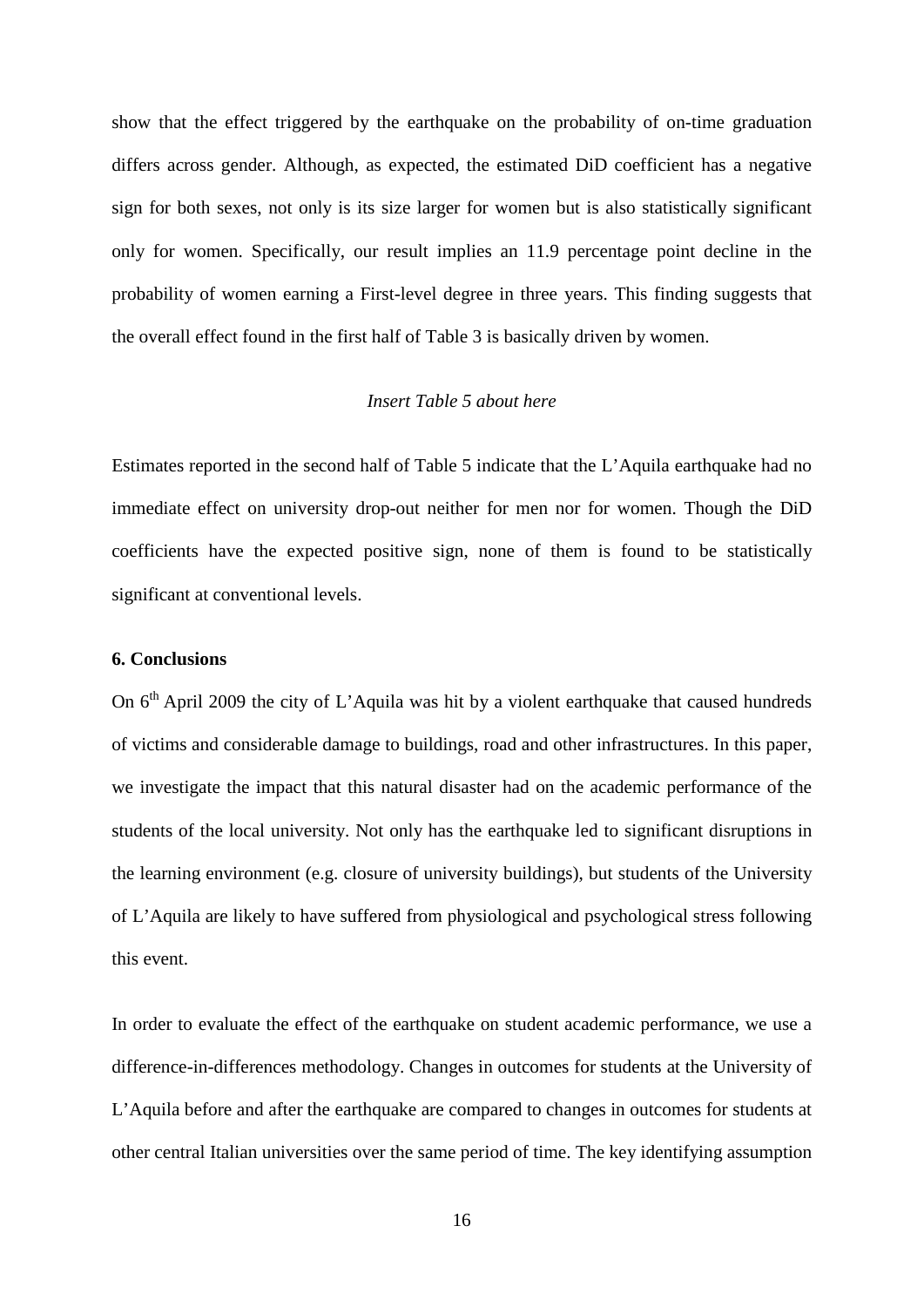of this approach is that trends in student outcomes across these two groups of universities would have been identical in the absence of the earthquake.

The empirical results suggest that the L'Aquila earthquake has significantly reduced the probability that a student will graduate on time. Specifically, our estimates indicate that this natural disaster led to a decline of about 6.6 percentage points in the likelihood of earning a First-level degree within three years of initial enrolment. On the other hand, we find no evidence that the L'Aquila earthquake had any statistically significant effect on university drop-out during the academic year following this natural disaster. This finding could be explained by perceived unfavourable future labour market conditions as well as by the fee exemption policy introduced by the University of L'Aquila following the earthquake.

Our results also show that the overall negative effect exerted by the L'Aquila earthquake on the probability of graduating on time masks significant differences across gender. While this natural disaster has considerably decreased the likelihood that female students of the University of L'Aquila will graduate in three years, no corresponding statistically significant effect is found for male students. This finding is consistent with the conclusions of several papers according to which, following an earthquake, women, relative to men, are more likely to experience mental problems such as depression, anxiety and insomnia.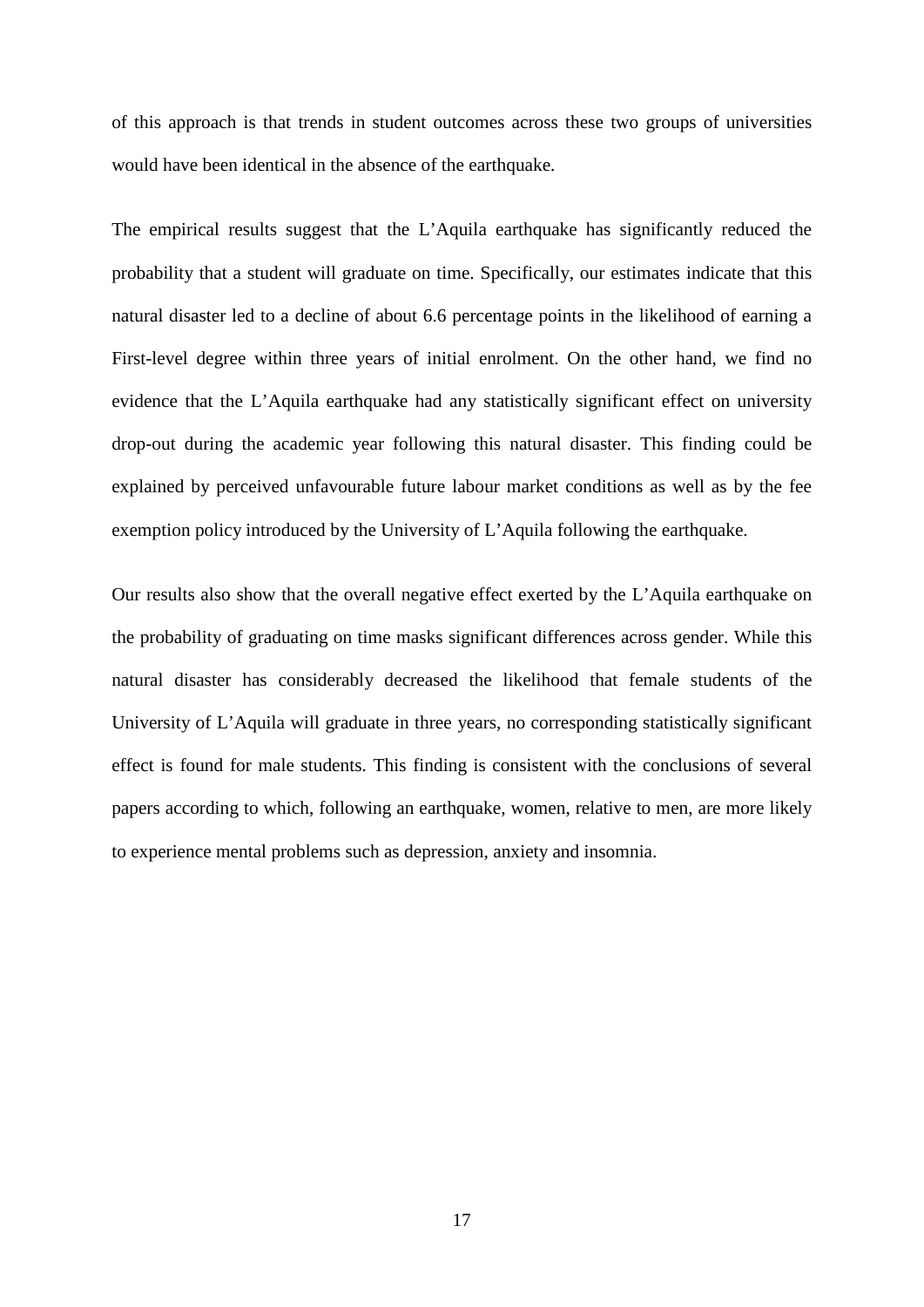#### **References**

Ai, C. and Norton, E. (2003) "Interaction terms in logit and probit models", *Economics Letters* 80(1), pp. 123-129.

Aina, C., Baici, E. and Casalone, G. (2011) ["Time to degree: students' abilities, university](https://ideas.repec.org/a/taf/edecon/v19y2011i3p311-325.html)  [characteristics or something else? Evidence from Italy"](https://ideas.repec.org/a/taf/edecon/v19y2011i3p311-325.html), *[Education Economics](https://ideas.repec.org/s/taf/edecon.html)* 19(3), pp. 311-325.

Angrist, J.D. (2001) "Estimation of a limited dependent variable models with dummy endogenous regressors: Simple strategies for empirical practice", *Journal of Business and Economic Statistics* 19(1), pp. 2-16.

Cairo, J.B., Dutta, S., Nawaz, H., Hashmi, S., Kasl, S. and Bellido, E. (2010) "The prevalence of post-traumatic stress disorder among adult earthquake survivors in Peru", *Disaster Med Public Health Preparedness* 4(1), pp. 39-46.

Carter, F.A., Bell, C.J., Ali, A.N., McKenzie, J. and Wilkinson, T.J. (2014) "The impact of major earthquakes on the psychological functioning of medical students: a Christchurch, New Zealand study", *The New Zealand Medical Journal* 127(1398), pp. 54-66.

Commissariato delegato per la ricostruzione in Abruzzo (2011) *Prime considerazioni sugli scenari di sviluppo e le strategie di intervento da mettere in campo per il territorio dell'Aquila*, available at: [http://www.commissarioperlaricostruzione.it/Informare/Normative](http://www.commissarioperlaricostruzione.it/Informare/Normative-e-Documenti/Atti-e-documenti-della-Struttura-Tecnica-di-Missione-STM/Idee-e-strumenti-per-la-ricostruzione-pesante/Prime-considerazioni-sulle-strategie-di-sviluppo-e-gli-scenari-di-intervento-da-mettere-in-campo-per-il-territorio-dell-Aquila)[e-Documenti/Atti-e-documenti-della-Struttura-Tecnica-di-Missione-STM/Idee-e-strumenti](http://www.commissarioperlaricostruzione.it/Informare/Normative-e-Documenti/Atti-e-documenti-della-Struttura-Tecnica-di-Missione-STM/Idee-e-strumenti-per-la-ricostruzione-pesante/Prime-considerazioni-sulle-strategie-di-sviluppo-e-gli-scenari-di-intervento-da-mettere-in-campo-per-il-territorio-dell-Aquila)[per-la-ricostruzione-pesante/Prime-considerazioni-sulle-strategie-di-sviluppo-e-gli-scenari](http://www.commissarioperlaricostruzione.it/Informare/Normative-e-Documenti/Atti-e-documenti-della-Struttura-Tecnica-di-Missione-STM/Idee-e-strumenti-per-la-ricostruzione-pesante/Prime-considerazioni-sulle-strategie-di-sviluppo-e-gli-scenari-di-intervento-da-mettere-in-campo-per-il-territorio-dell-Aquila)[di-intervento-da-mettere-in-campo-per-il-territorio-dell-Aquila,](http://www.commissarioperlaricostruzione.it/Informare/Normative-e-Documenti/Atti-e-documenti-della-Struttura-Tecnica-di-Missione-STM/Idee-e-strumenti-per-la-ricostruzione-pesante/Prime-considerazioni-sulle-strategie-di-sviluppo-e-gli-scenari-di-intervento-da-mettere-in-campo-per-il-territorio-dell-Aquila) accessed 2/2/2015.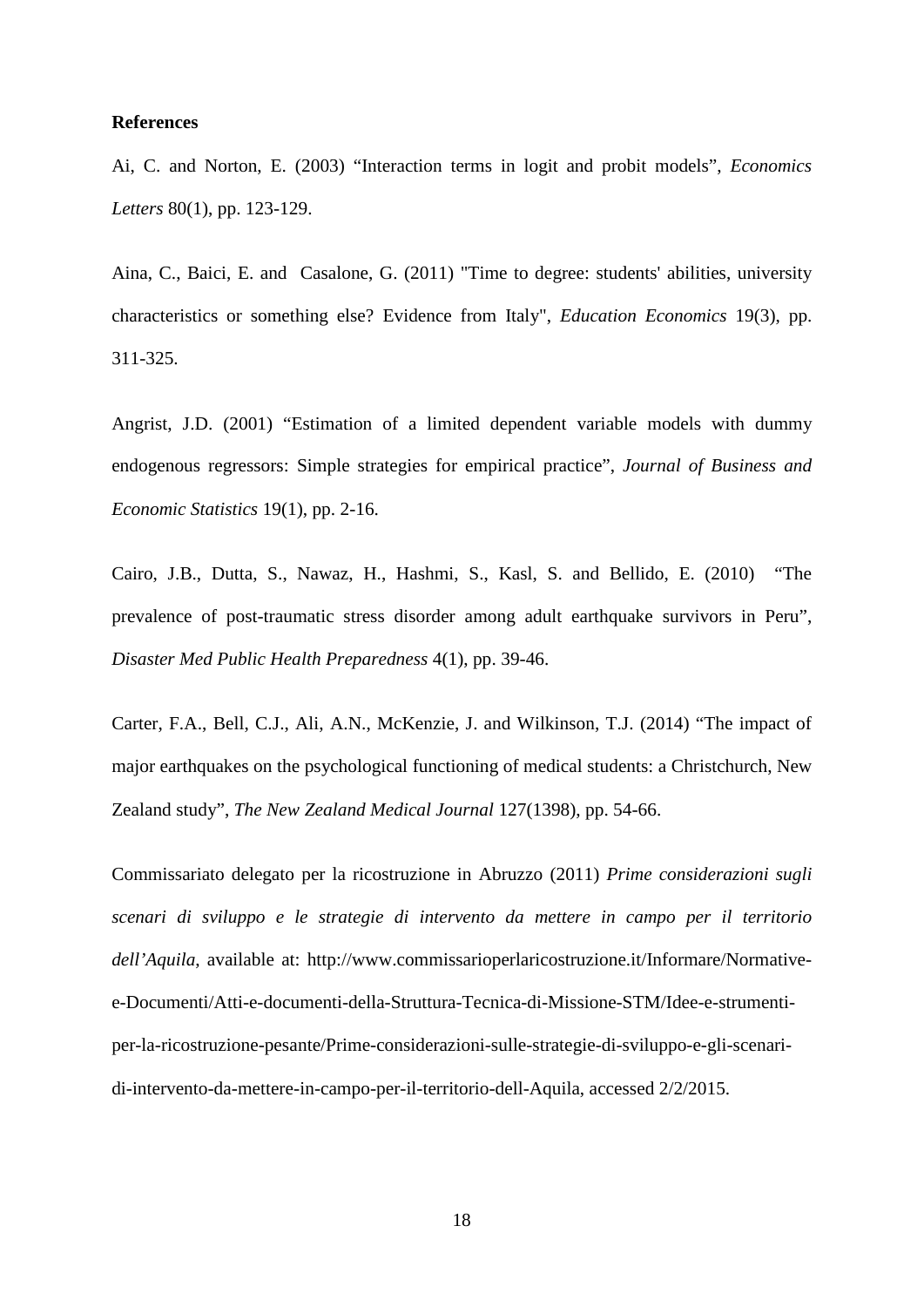[Di Castelnuovo, A.](http://www.ncbi.nlm.nih.gov/pubmed?term=Di%20Castelnuovo%20A%5BAuthor%5D&cauthor=true&cauthor_uid=23347883), [Di Pietro, N.](http://www.ncbi.nlm.nih.gov/pubmed?term=Di%20Pietro%20N%5BAuthor%5D&cauthor=true&cauthor_uid=23347883), [Di Tomo, P.](http://www.ncbi.nlm.nih.gov/pubmed?term=Di%20Tomo%20P%5BAuthor%5D&cauthor=true&cauthor_uid=23347883), [Di Silvestre, S.](http://www.ncbi.nlm.nih.gov/pubmed?term=Di%20Silvestre%20S%5BAuthor%5D&cauthor=true&cauthor_uid=23347883), [Pipino, C.](http://www.ncbi.nlm.nih.gov/pubmed?term=Pipino%20C%5BAuthor%5D&cauthor=true&cauthor_uid=23347883), [Nenna, G.](http://www.ncbi.nlm.nih.gov/pubmed?term=Nenna%20G%5BAuthor%5D&cauthor=true&cauthor_uid=23347883), [Bonomini, M.](http://www.ncbi.nlm.nih.gov/pubmed?term=Bonomini%20M%5BAuthor%5D&cauthor=true&cauthor_uid=23347883), [Iacoviello, L.](http://www.ncbi.nlm.nih.gov/pubmed?term=Iacoviello%20L%5BAuthor%5D&cauthor=true&cauthor_uid=23347883) and [Pandolfi ,A.](http://www.ncbi.nlm.nih.gov/pubmed?term=Pandolfi%20A%5BAuthor%5D&cauthor=true&cauthor_uid=23347883) (2013) "Metabolic syndrome in survivors from the 2009 earthquake in Italy", *Nutrition Metabolism and Cardiovascular Diseases* 23(1), pp.5-8.

Di Pietro, G. (2006) "Regional labour market conditions and university dropout rates: evidence from Italy", *[Regional Studies](http://www.tandf.co.uk/journals/titles/00343404.asp)* 40(6), pp. 617-630.

Hashmi, S., Petraro, P., Rizzo, T., Nawas, H., Choudlhary, R., Tessier-Sherman, B., Kasl and Nawaz, H. (2011) "Symptoms of anxiety, depression and post-traumatic stress among survivors of the 2005 Pakistani Earthquake", *Disaster Med Public Health Preparedness* 5(4), pp. 293-299.

Helton, W. S., Head, J. and Kemp, S. (2011) "Natural disaster induced cognitive disruption: Impacts on action slips", *Consciousness and Cognition* 20(4), pp. 1732-1737.

Keskinen-Rosenqvist, R., Michélsen, H., Schulman, A. and Wahlström, L. (2011) "Physical symptoms 14 months after a natural disaster in individuals with and without injury are associated with different type of exposure", *[Journal of psychosomatic research](http://www.researchgate.net/journal/1879-1360_Journal_of_psychosomatic_research)* 71(3), pp. 180-187.

Krane, N.K., DiCarlo, R.P. and Kahn, M.J. (2007) "Medical Education in Post-Katrina New Orleans. A story of survival and renewal", *JAMA The Journal of the American Medical Association* 298(9), pp.1052–1055.

Maggiolo, A. (2010) *Aprile 2009 - Aprile 2010: l'Università dell'Aquila un anno dopo il terremoto*, Studenti<sup>it</sup>, 18 March, Available at: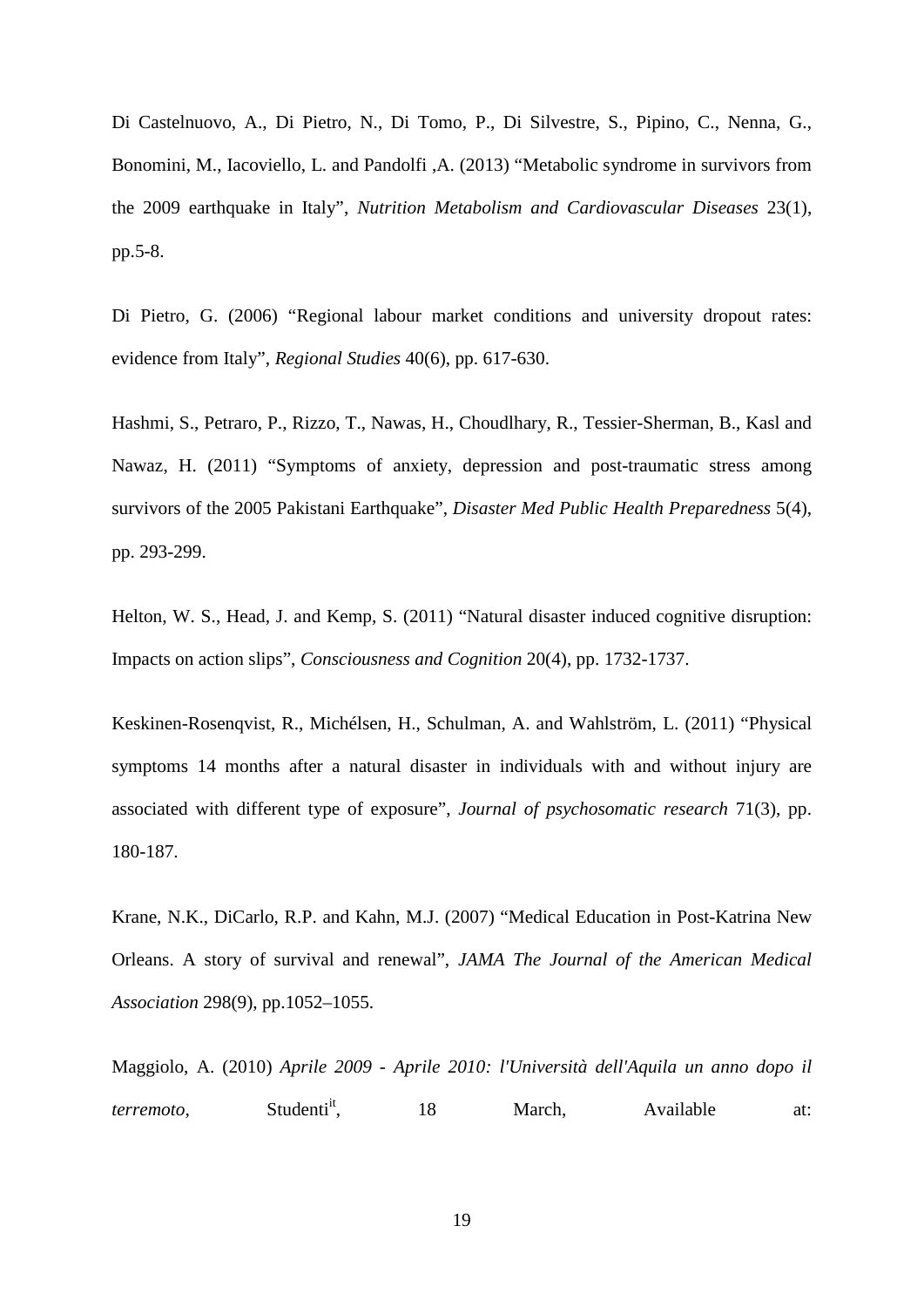http://www.studenti.it/universita/inchieste/universita-aquila-un-anno-dopo-il-terremoto.php, accessed 2/2/2015.

Miller, G. (2005)" The Tsunami's psychological aftermath", *Science* 425, 1030-1033.

Rowe, C.L. and Liddle, H.A. (2008) "When the levee breaks: treating adolescents and families in the aftermath of hurricane Katrina", *Journal of Marital and Family Therapy* 34, pp. 132-148.

Schnepf, S. V. (2014) *[Do tertiary dropout students really not succeed in European labour](http://eprints.soton.ac.uk/363323/)  [markets?](http://eprints.soton.ac.uk/363323/)*, IZA Discussion Papers 8015, IZA, Bonn.

Smilde-van den Doel, D.A., Smit, C. and Wolleswinkel- van den Bosh, J.H. (2006) "Before and after a disaster school performance and social-emotional behaviour of primary school children", *Paediatrics*, 118(5), pp. 1311-1320.

Tempesta, D., Curcio, G., De Gennaro, L. and Ferrara, M. (2013) "Long-Term Impact of Earthquakes on Sleep Quality", *PLoS ONE* 8(2), e55936.

Watson, P.G., Loffredo, V.J. and Mckee J.C. (2011) "When a natural disaster occurs: lessons learned in meeting students' need", *Journal of Professional Nursing* 6, pp 362-369.

Wilkinson, T. J., Ali, A.N. , Bell, C.J., Carter, F.A., Frampton, C.M. and McKenzie, J.M. (2013) "The impact of learning environment disruption on medical student performance", *Medical education* 47(2), pp. 210-213.

Zhang, Z., Shi, Z., Wang L. and Liu, M. (2011) "One year later: mental health problems among survivors in hard hit areas of the Wenchuan earthquake", *Public Health* 125(5), pp. 293-300.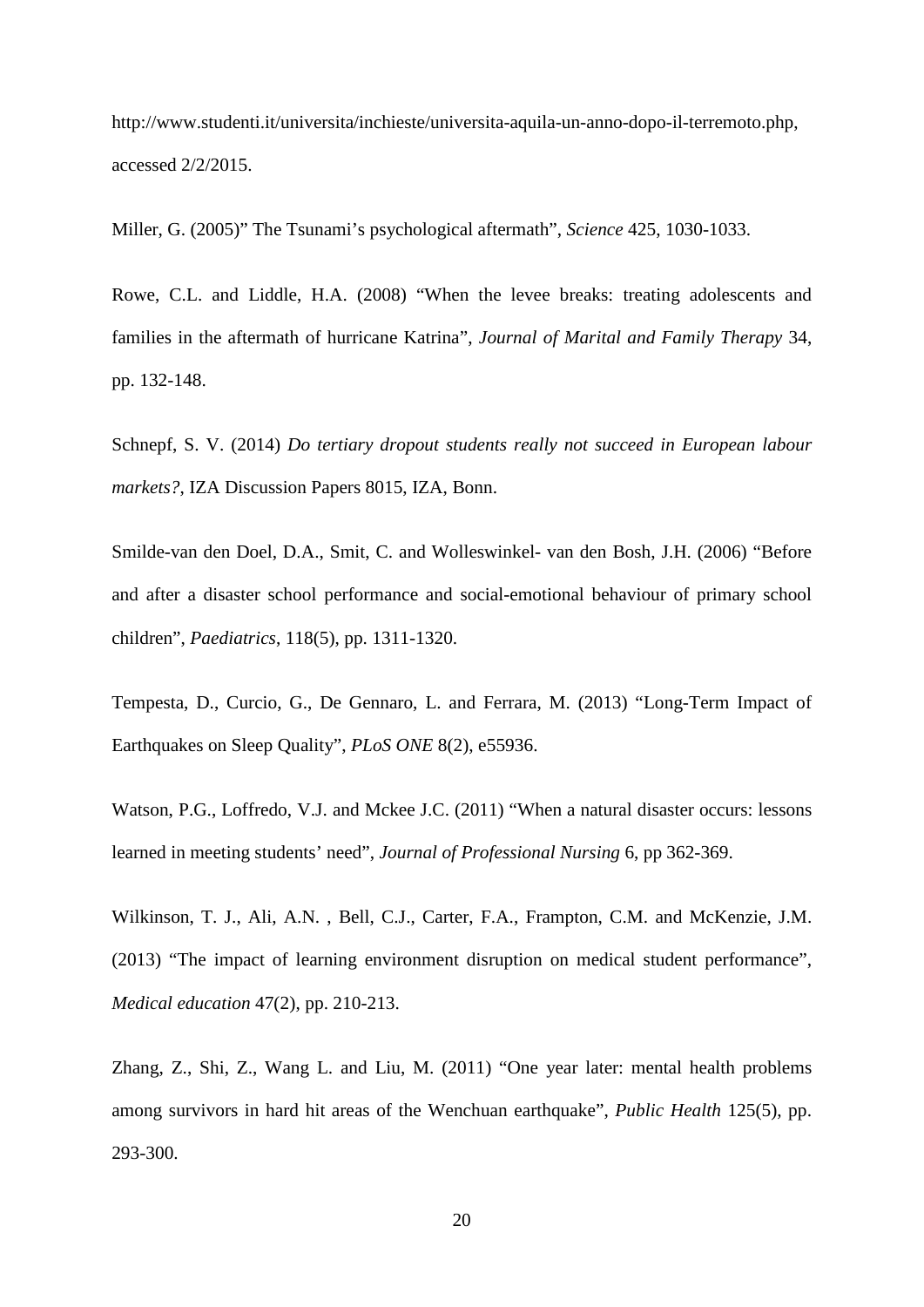## **Table 1**: Summary statistics

|                                | On-time graduation<br>sample |           | Drop-out sample |           |  |
|--------------------------------|------------------------------|-----------|-----------------|-----------|--|
|                                |                              |           |                 |           |  |
|                                | Mean                         | Std. Dev. | Mean            | Std. Dev. |  |
| Graduated on-time              | 0.089                        | 0.285     |                 |           |  |
| (conditional on still being    |                              |           |                 |           |  |
| enrolled at university after 3 |                              |           |                 |           |  |
| years)                         |                              |           |                 |           |  |
| Dropped-out in the second      |                              |           | 0.024           | 0.154     |  |
| year (conditional on not       |                              |           |                 |           |  |
| having dropped out in the      |                              |           |                 |           |  |
| first year)                    |                              |           |                 |           |  |
| Aquila (Enrolled at the        | 0.145                        | 0.352     | 0.166           | 0.372     |  |
| University of L'Aquila)        |                              |           |                 |           |  |
| male                           | 0.371                        | 0.483     | 0.385           | 0.487     |  |
| Age                            |                              |           |                 |           |  |
| -21 years or less              | 0.046                        | 0.209     | 0.039           | 0.193     |  |
| -22 years                      | 0.847                        | 0.360     | 0.866           | 0.341     |  |
| -23 years or more              | 0.107                        | 0.309     | 0.096           | 0.294     |  |
| Upper secondary school         |                              |           |                 |           |  |
| final mark                     |                              |           |                 |           |  |
| - between 60 and 69            | 0.191                        | 0.393     | 0.197           | 0.398     |  |
| -between 70 and 79             | 0.267                        | 0.443     | 0.254           | 0.435     |  |
| -between 80 and 89             | 0.205                        | 0.404     | 0.205           | 0.404     |  |
| -between 90 and 100            | 0.337                        | 0.473     | 0.345           | 0.475     |  |
| Lower secondary school         |                              |           |                 |           |  |
| final mark                     |                              |           |                 |           |  |
| -pass                          | 0.114                        | 0.318     | 0.104           | 0.305     |  |
| -good                          | 0.271                        | 0.445     | 0.290           | 0.454     |  |
| -very good                     | 0.292                        | 0.455     | 0.302           | 0.459     |  |
| -excellent                     | 0.323                        | 0.468     | 0.304           | 0.460     |  |
| Academic upper secondary       | 0.479                        | 0.500     | 0.450           | 0.498     |  |
| school (liceo)                 |                              |           |                 |           |  |
| Private upper secondary        | 0.026                        | 0.160     | 0.032           | 0.176     |  |
| school                         |                              |           |                 |           |  |
| Father's highest education is  | 0.148                        | 0.355     | 0.145           | 0.352     |  |
| university degree              |                              |           |                 |           |  |
| Mother's highest education     | 0.141                        | 0.348     | 0.130           | 0.336     |  |
| is university degree           |                              |           |                 |           |  |
| Unemployment rate              | 17.066                       | 7.021     | 15.583          | 6.038     |  |
| Number of observations         |                              | 2,570     |                 | 2,041     |  |

Sampling weights used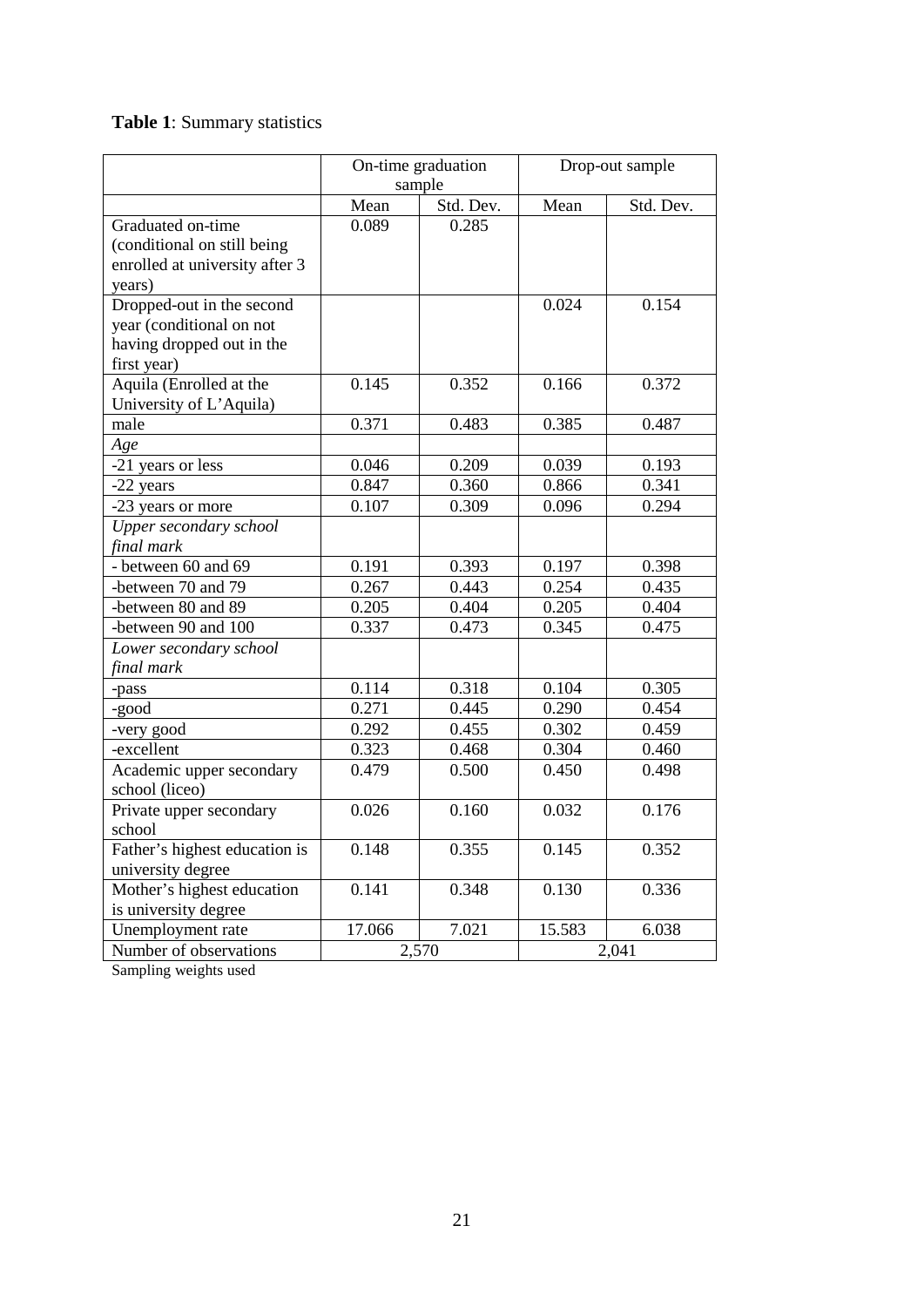### **Table 2**: Pre-earthquake summary statistics for the treated and untreated

|                                      | On-time graduation sample |               | Drop-out sample     |                  |                  |            |
|--------------------------------------|---------------------------|---------------|---------------------|------------------|------------------|------------|
|                                      | University                | Other central | Diff                | University       | Other central    | Diff       |
|                                      | of                        | Italian       |                     | of               | Italian          |            |
|                                      | L'Aquila                  | universities  |                     | L'Aquila         | universities     |            |
| Graduated on-time (conditional       | 0.053                     | 0.070         | $-0.017$            |                  |                  |            |
| on still being enrolled at           | (0.225)                   | (0.255)       | (0.18)              |                  |                  |            |
| university after 3 years)            |                           |               |                     |                  |                  |            |
| Dropped-out in the second year       |                           |               |                     | 0.025            | 0.024            | $-0.001$   |
| (conditional on not having           |                           |               |                     | (0.156)          | (0.154)          | (0.013)    |
| dropped out in the first year)       |                           |               |                     |                  |                  |            |
| male                                 | 0.378                     | 0.359         | 0.019               | 0.350            | 0.375            | $-0.025$   |
|                                      | (0.486)                   | (0.480)       | (0.034)             | (0.478)          | (0.484)          | (0.040)    |
| Age                                  |                           |               |                     |                  |                  |            |
| -21 years or less                    | 0.045                     | 0.051         | $-0.006$            | 0.041            | 0.046            | $-0.005$   |
|                                      | (0.209)                   | (0.221)       | (0.016)             | (0.199)          | (0.210)          | (0.017)    |
| -22 years                            | 0.822                     | 0.832         | $-0.010$            | 0.835            | 0.848            | $-0.013$   |
|                                      | (0.384)                   | (0.374)       | (0.027)             | (0.372)          | (0.359)          | (0.030)    |
| -23 years or more                    | 0.133                     | 0.117         | 0.016               | 0.124            | 0.106            | 0.018      |
|                                      | (0.340)                   | (0.322)       | (0.023)             | (0.330)          | (0.308)          | (0.026)    |
| Upper secondary school final         |                           |               |                     |                  |                  |            |
| mark                                 |                           |               | $0.079***$          |                  |                  |            |
| - between 60 and 69)                 | 0.256                     | 0.177         |                     | 0.137            | 0.198            | $-0.061*$  |
| -between 70 and 79                   | (0.438)<br>0.235          | (0.381)       | (0.028)<br>$-0.050$ | (0.345)<br>0.245 | (0.399)<br>0.270 | (0.032)    |
|                                      |                           | 0.285         |                     | (0.431)          |                  | $-0.025$   |
|                                      | (0.425)                   | (0.452)       | (0.032)             |                  | (0.444)          | (0.037)    |
| -between 80 and 89                   | 0.222                     | 0.193         | 0.029               | 0.201            | 0.184            | 0.017      |
|                                      | (0.417)                   | (0.395)       | (0.029)             | (0.402)          | (0.387)          | (0.032)    |
| -between 90 and 100                  | 0.286                     | 0.345         | $-0.059*$           | 0.418            | 0.348            | $0.070*$   |
|                                      | (0.453)                   | (0.476)       | (0.034)             | (0.495)          | (0.477)          | (0.040)    |
| Lower secondary school final<br>mark |                           |               |                     |                  |                  |            |
|                                      | 0.123                     | 0.131         | $-0.008$            | 0.139            | 0.123            | 0.016      |
| -pass                                | (0.330)                   | (0.337)       | (0.024)             | (0.347)          | (0.329)          | (0.027)    |
| -good                                | 0.354                     | 0.263         | $0.091***$          | 0.248            | 0.325            | $-0.077**$ |
|                                      | (0.479)                   | (0.440)       | (0.032)             | (0.433)          | (0.469)          | (0.038)    |
| -very good                           | 0.292                     | 0.283         | 0.009               | 0.293            | 0.295            | $-0.002$   |
|                                      | (0.456)                   | (0.450)       | (0.032)             | (0.457)          | (0.456)          | (0.038)    |
| -excellent                           | 0.230                     | 0.324         | $-0.094***$         | 0.321            | 0.256            | $0.065*$   |
|                                      | (0.422)                   | (0.468)       | (0.033)             | (0.468)          | (0.437)          | (0.037)    |
| Academic upper secondary             | 0.475                     | 0.477         | $-0.002$            | 0.526            | 0.410            | $0.116***$ |
| school (liceo)                       | (0.501)                   | (0.500)       | (0.036)             | (0.501)          | (0.492)          | (0.041)    |
| Private upper secondary school       | 0.034                     | 0.025         | 0.009               | 0.023            | 0.039            | $-0.016$   |
|                                      | (0.181)                   | (0.158)       | (0.012)             | (0.149)          | (0.194)          | (0.016)    |
| Father's highest education is        | 0.121                     | 0.149         | $-0.028$            | 0.103            | 0.144            | $-0.041$   |
| university degree                    | (0.327)                   | (0.356)       | (0.025)             | (0.305)          | (0.352)          | (0.029)    |
| Mother's highest education is        | 0.125                     | 0.144         | $-0.019$            | 0.166            | 0.114            | $0.052*$   |
| university degree                    | (0.332)                   | (0.351)       | (0.025)             | (0.373)          | (0.317)          | (0.027)    |
| Number of observations               | 192                       | 1,438         |                     | 152              | 905              |            |
|                                      |                           |               |                     |                  |                  |            |

Sampling weights used; Standard deviations/errors are in brackets

\*\*\* statistically significant at 1%

\*\* statistically significant at 5%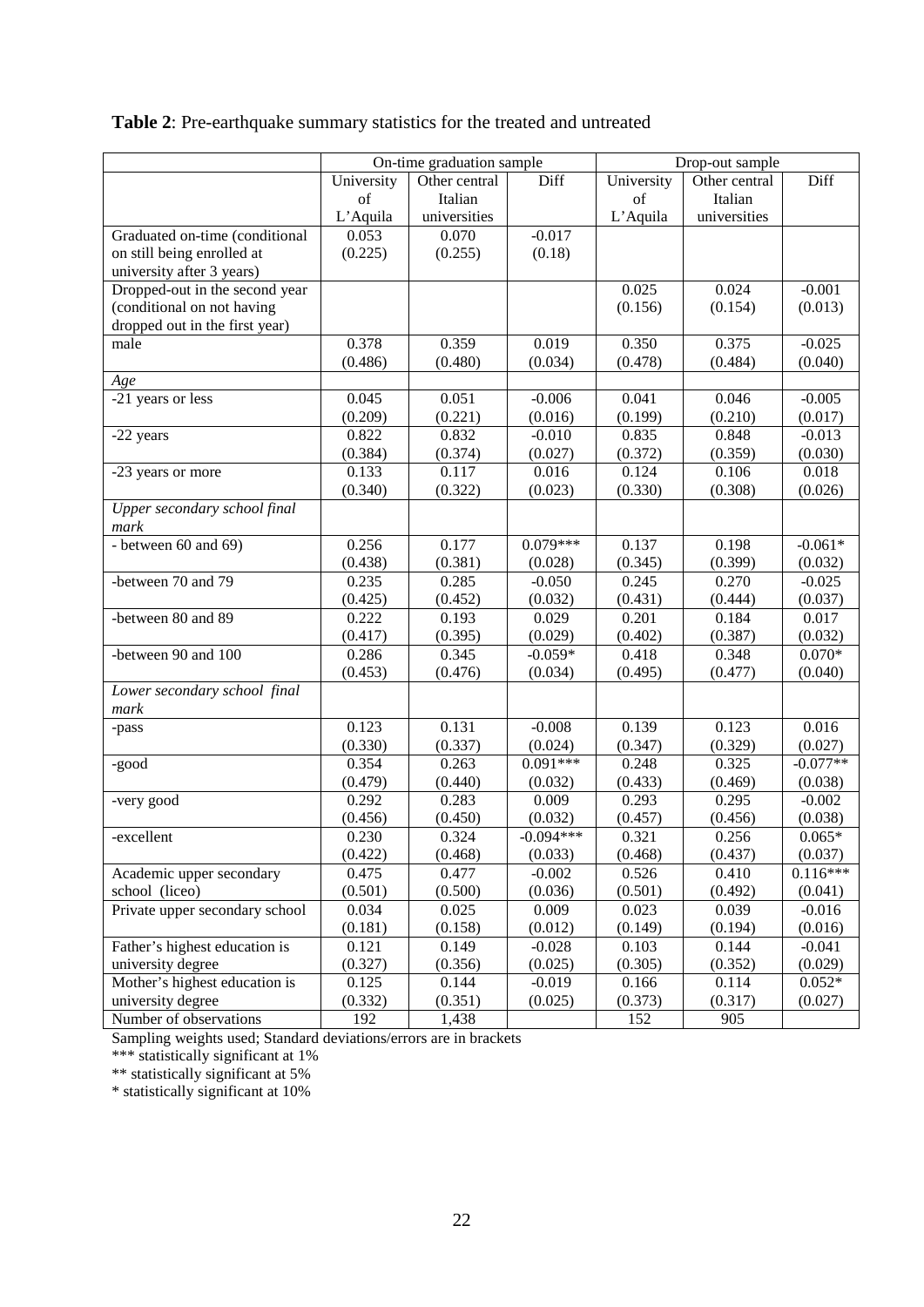| Dependent variable                   | On-time graduation | Drop-out    |  |
|--------------------------------------|--------------------|-------------|--|
| Constant                             | $-0.002$           | 0.050       |  |
|                                      | (0.368)            | (0.176)     |  |
| Earthquake (cohort of students       | $0.083***$         | $-0.005$    |  |
| enrolled at the time of the L'Aquila | (0.014)            | (0.008)     |  |
| earthquake, i.e. 2007 cohort)        |                    |             |  |
| Aquila (Enrolled at the University   | $0.040*$           | 0.012       |  |
| of L'Aquila)                         | (0.021)            | (0.014)     |  |
| Earthquake*Aquila                    | $-0.066**$         | 0.028       |  |
|                                      | (0.032)            | (0.018)     |  |
| male                                 | $-0.029**$         | 0.005       |  |
|                                      | (0.012)            | (0.007)     |  |
| Age (omitted is 23 years or more)    |                    |             |  |
| -21 years or less                    | $-0.033$           | $-0.050**$  |  |
|                                      | (0.032)            | (0.021)     |  |
| -22 years                            | $-0.050***$        | $-0.023*$   |  |
|                                      | (0.019)            | (0.013)     |  |
| Upper secondary school final mark    |                    |             |  |
| (omitted is between 60 and 69)       |                    |             |  |
| -between 70 and 79                   | 0.001              | $-0.025**$  |  |
|                                      | (0.017)            | (0.010)     |  |
| -between $80$ and $\overline{89}$    | 0.027              | $-0.046***$ |  |
|                                      | (0.018)            | (0.011)     |  |
| -between 90 and 100                  | $0.082***$         | $-0.037***$ |  |
|                                      | (0.018)            | (0.011)     |  |
| Lower secondary school final         |                    |             |  |
| mark (omitted is pass)               |                    |             |  |
| -good                                | 0.005              | $-0.011$    |  |
|                                      | (0.020)            | (0.013)     |  |
| -very good                           | 0.018              | $-0.021$    |  |
|                                      | (0.021)            | (0.013)     |  |
| -excellent                           | $0.054**$          | $-0.017$    |  |
|                                      | (0.023)            | (0.014)     |  |
| Academic upper secondary school      | $-0.011$           | $-0.019**$  |  |
| (liceo)                              | (0.013)            | (0.008)     |  |
| Private upper secondary school       | 0.025              | $0.035*$    |  |
|                                      | (0.035)            | (0.020)     |  |
| Father's highest education is        | $-0.001$           | 0.011       |  |
| university degree                    | (0.017)            | (0.011)     |  |
| Mother's highest education is        | $-0.008$           | $-0.014$    |  |
| university degree                    | (0.018)            | (0.011)     |  |
| Unemployment rate                    | $-0.001$           | 0.001       |  |
|                                      | (0.001)            | (0.001)     |  |
| Dummies for region of residence      | Yes                | Yes         |  |
| R squared                            | 0.074              | 0.045       |  |
| Number of observations               | 2,570              | 2,041       |  |

**Table 3**: Effect of the L'Aquila earthquake on academic performance: DiD estimates

Sampling weights used; Standard errors are in brackets

\*\*\* statistically significant at 1%

\*\* statistically significant at 5%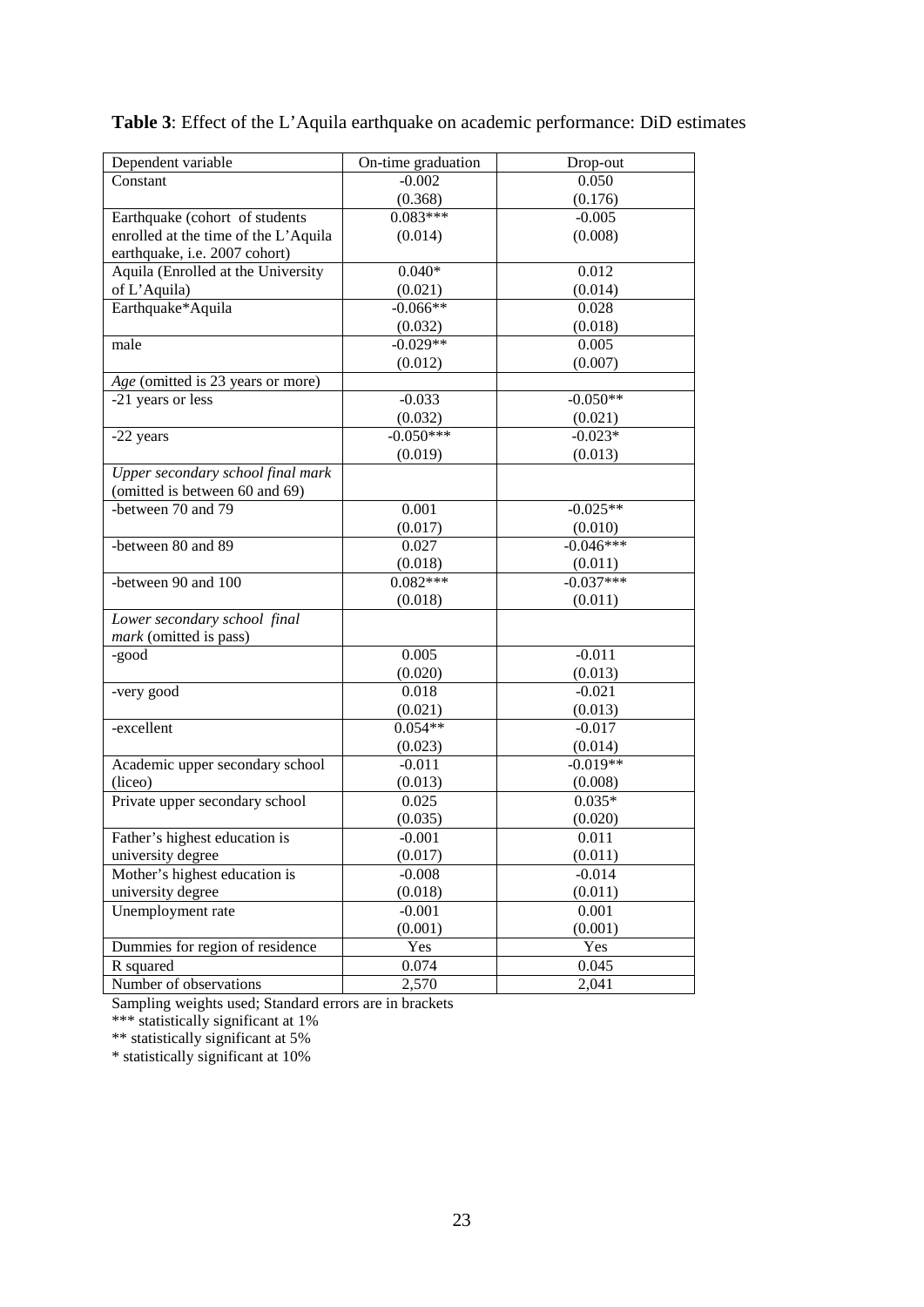### **Table 4**: DiD estimates on on-time graduation- Checks

| Dependent variable         | Parallel trend | Placebo test |  |
|----------------------------|----------------|--------------|--|
|                            | assumption     |              |  |
| Constant                   | $-0.061$       | $-0.007$     |  |
|                            | (0.724)        | (0.371)      |  |
| 2004 student cohort        | $0.061***$     | 0.014        |  |
|                            | (0.015)        | (0.014)      |  |
| Aquila (Enrolled at the    | 0.036          | 0.020        |  |
| University of L'Aquila)    | (0.028)        | (0.022)      |  |
| 2004 student cohort*Aquila | $-0.041$       | $-0.008$     |  |
|                            | (0.037)        | (0.034)      |  |
| Controls                   | Yes            | Yes          |  |
| R squared                  | 0.067          | 0.061        |  |
| Number of observations     | 1,630          | 2.570        |  |

Sampling weights used; Standard errors are in brackets

\*\*\* statistically significant at 1%

\*\* statistically significant at 5%